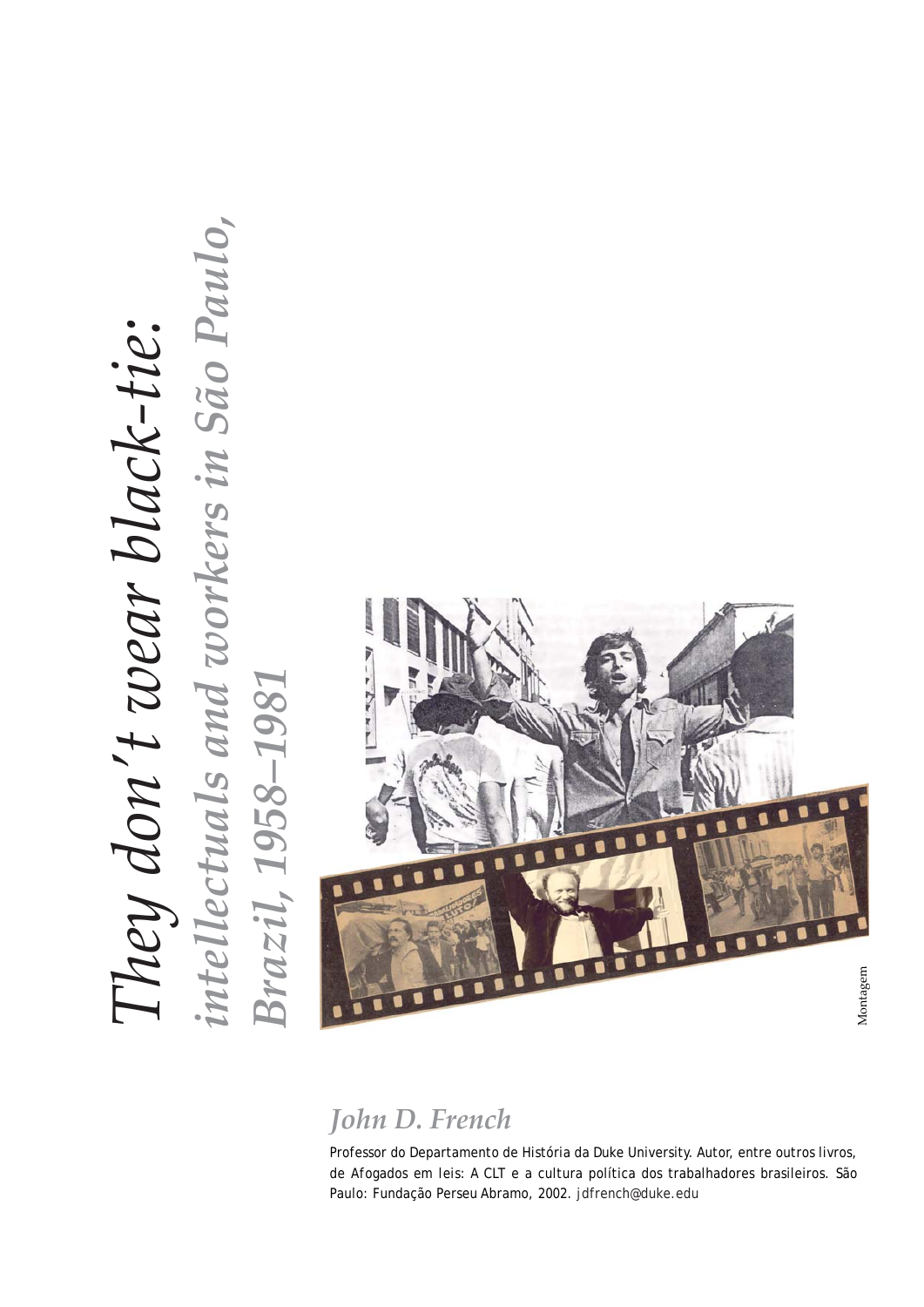### *They don't wear black-tie***: intellectuals and workers in São Paulo, Brazil, 1958–1981**\*

*John D. French* 

#### **abstract**

*In 1979, film-maker Leon Hirszman (1937–1987) collaborated with playwright Gian francesco Guarnieri on a film adaption of Guarnieri's famous play about Brazilian working-class life, They Don't Wear Black-Tie.1 The resulting film, released in 1981, reconfigured the politics and content of the 1958 play to fit the new era of the late 1970s when dramatic metalworkers' strikes placed São Paulo on the front lines in the fight against the Brazilian military dictatorship. Using biography and the dramatic and cinematic texts, this article traces the political and aesthetic challenges facing these two important cultural figures and their generation of radical intellectuals. In particular, the article will explain why an image of "workers" proved so central in the making of modern Brazilian theater and film since the*  late 1950s, while exploring the changing configuration of intellectual and povo (common *people) between the late Populist Republic and the remaking of the Brazilian working class during the late 1970s. Throughout, it will ask: What is the cultural, political, and historical*  substance or significance of the presentation of workers in Black-Tie? Does it represent an *expression of social reality? And if so, what reality, and whose vision?* 

 $\wp$ 

A lifelong resident of Rio de Janeiro, the leftist film-maker Leon Hirszman (1937–1987) was drawn to the city of São Paulo in 1979 by something old and something new. In part, the demands of his profession drove the forty-two-year old *cinéaste* to move to Brazil's industrial and financial capital, a megalopolis of thirteen million residents. Hirszman was to collaborate with playwright Gian francesco Guarnieri, an old friend, on a film adaption of Guarnieri's famous 1958 play about working-class life *Eles Não Usam Black-Tie* (*They Don't Wear Black-Tie*). Yet the decision to film *Black-Tie* was not prompted solely by middle-aged nostalgia for a golden youth, when each had first made their respective reputations. Rather their decision to rewrite the play was directly linked to dramatic new labor struggles that had placed São Paulo on the front lines of the fight against a military dictatorship that had ruled the country since 1964. After inplant stoppages in May 1978, 125,000 workers in March 1979 struck the auto-mobile assembly plants in the heavily industrialized ABC region on the outskirts of São Paulo (named after the municípios of Santo André, São Bernardo do Campo, and São Caetano do Sul).

This wave of industrial militancy in ABC, which originated among the country's most highly paid manual workers, quickly spread to millions of

<sup>\*</sup> Artigo publicado na *International Labor and Working-Class History*, n. 59, Spring 2001, p. 60-80.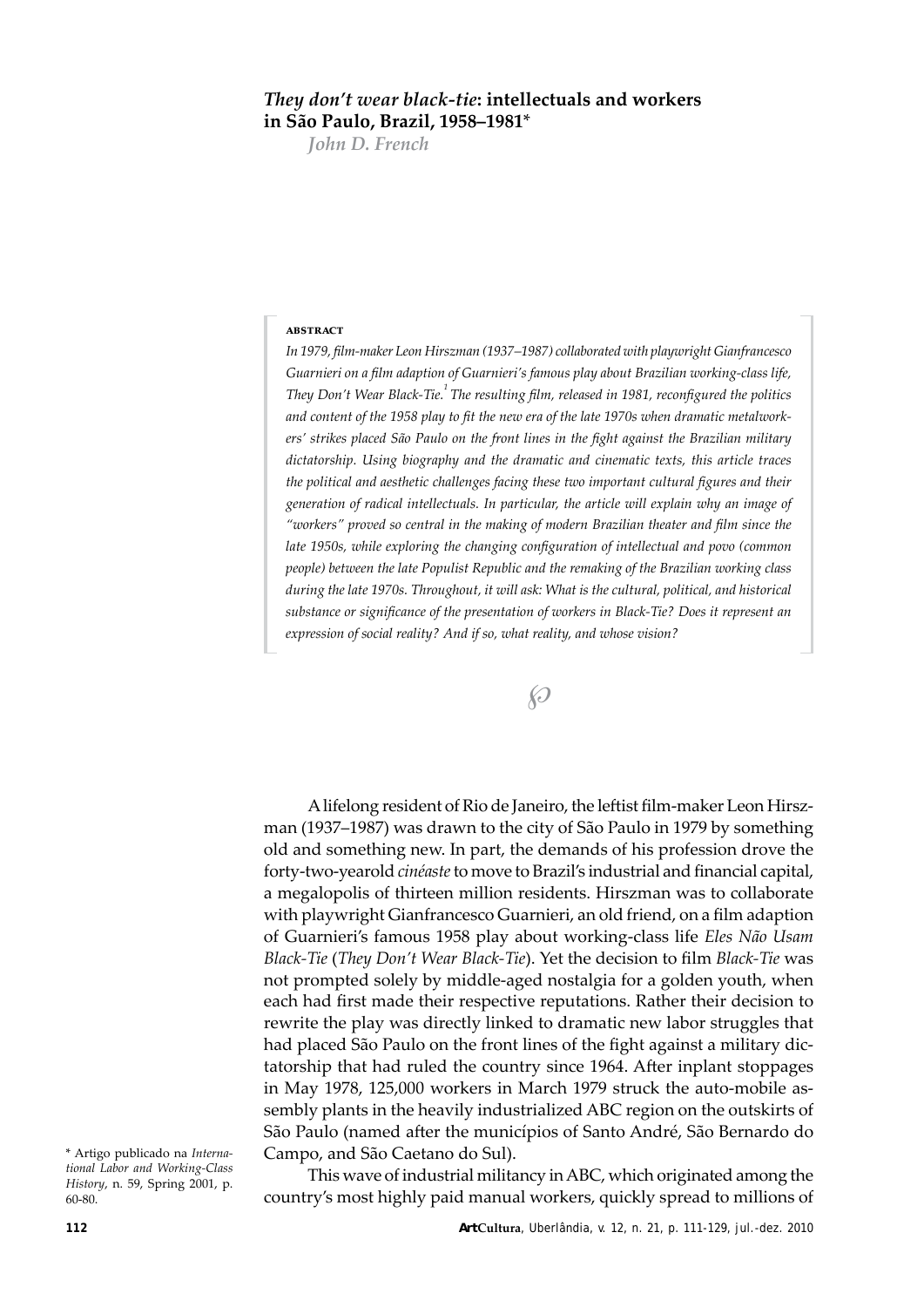other Brazilian workers over the next three years. As the first mass strikes since 1964, the work stoppages in ABC captured the Brazilian imagination precisely be cause they were so dramatic and unexpected. The region's foreign auto assembly plants, established during the previous twenty years, were closely associated with a period of intensified economic growth in the 1950s followed by a spectacular boom from 1968 to 1974 (the Brazilian "economic miracle"). If anything, the autoworkers were viewed—even by the few sociologists who had studied them—as a privileged aristocracy within the working class. Thus the autoworkers' strikes upended established expectations and seized the foreground during a period that pitted an increasingly assertive opposition against a military regime engaged, in fits and starts, in a process of negotiated liberalization known as the *abertura* or political "opening."

Under such circumstances, Hirszman's and Guarnieri's decision to trans form *They Don't Wear Black-Tie* into film was directly linked to the contemporary anti-dictatorial struggle. Indeed, the censors' nationwide ban on the play *Black-Tie*, which dated from 1968, was only ended in 1977 while restrictions on basic civil liberties and freedom of expression would only be loosened in September 1979. Interviewed in April of that year, Hirszman explained that the original *Black-Tie* was set in Rio de Janeiro and "dealt" with a strike situation, with class consciousness and solidarity, [and] that we are going to adapt it based on the experiences of the recent strikes" in São Paulo and ABC.2 With funding from the government's film agency Embrafilme, Hirszman and Guarnieri worked for six months to complete the film script in January 1980. In their preliminary discussions, they had toyed with basing the film on a group of amateur actors in São Paulo who were staging *Black-Tie* during the strikes of 1978.3 Yet the trajectory of the adaptation altered, as Hirszman explained in early 1979, when, upon his arrival in São Paulo, he "encountered an immense strike of crossed arms and stopped machines" among ABC's metalworkers."<sup>4</sup>Putting the scriptwriting to one side, Hirszman quickly put together a film-making cooperative that set out to document the strike as it unfolded in São Bernardo. The didactic purpose of the sixteen-millimeter color documentary was evident in its title, *O ABC da Greve* (*The ABC of the Strike*), while the three months proved useful in adapting the theatrical text.<sup>5</sup> Yet the feature film *Black-Tie*, he insisted, was to be "an original cinematographic work [filled] with the same emotion" as the play, written by Guarnieri in 1955 as a twenty-oneyear-old communist student activist.6

Whether discussing the documentary or *Black-Tie*, Hirszman came back to the question that had been central to his own personal and political biography as a long-time member of the Brazilian Communist Party (PCB): the relation ship between radical intellectuals and the *povo*. The literal meaning of *povo* in English (the "people," i.e., the inhabitants or citizens of a given country) does not accurately capture the specificity of the Brazilian expression, which posits a dichotomy between the *povo* (a globalizing category encompassing the working people of the city and countryside, the poor, the illiterate) and the *não-povo* (the dominant classes, the elites, the educated). In a country characterized by a vast abyss between the top and the bottom, it is not by chance that one refers to "Zé [José] Povo" meaning "Joe Nobody." Hirszman had posed the question with crystal clarity in two of his earliest documentaries from 1964: what should be the relationship

<sup>1</sup>*They Don't Wear Black-Tie* is available in the United States, with English subtitles, from New Yorker Films, *www. newyorkerfilms.com*.

2 Leon Hirszman, "O Espião de Deus [Interview of 3 April 1979]," in *ABC da Greve: Documentário Inédito de Leon Hirszman sobre a Origem do Moderno Sindicalismo Brasileiro* (São Paulo, 1979), 5.

3 Helena Salem, *Leon Hirszman. O Navegador das Estrelas* (Rio de Janeiro, 1997), 255–56.

4 Leon Hirszman and Alex Vianny, "Leon Hirszman: Entrevista realizada por Alex Vianny en septiembre de 1982. [X Festival Internacional del Nuevo Cine Latinoamericano, Havana Cuba]," (1988), 19.

5 Hirszman, "O Espião," 6, 13; Salem, *Hirszman*, 256.

6 Leon Hirszman, "La Respuesta es sí. Entrevista a Gerardo Chijona," *Cine Cubano* 102 (1982):157, cited in Salem, *Hirszman*, 256.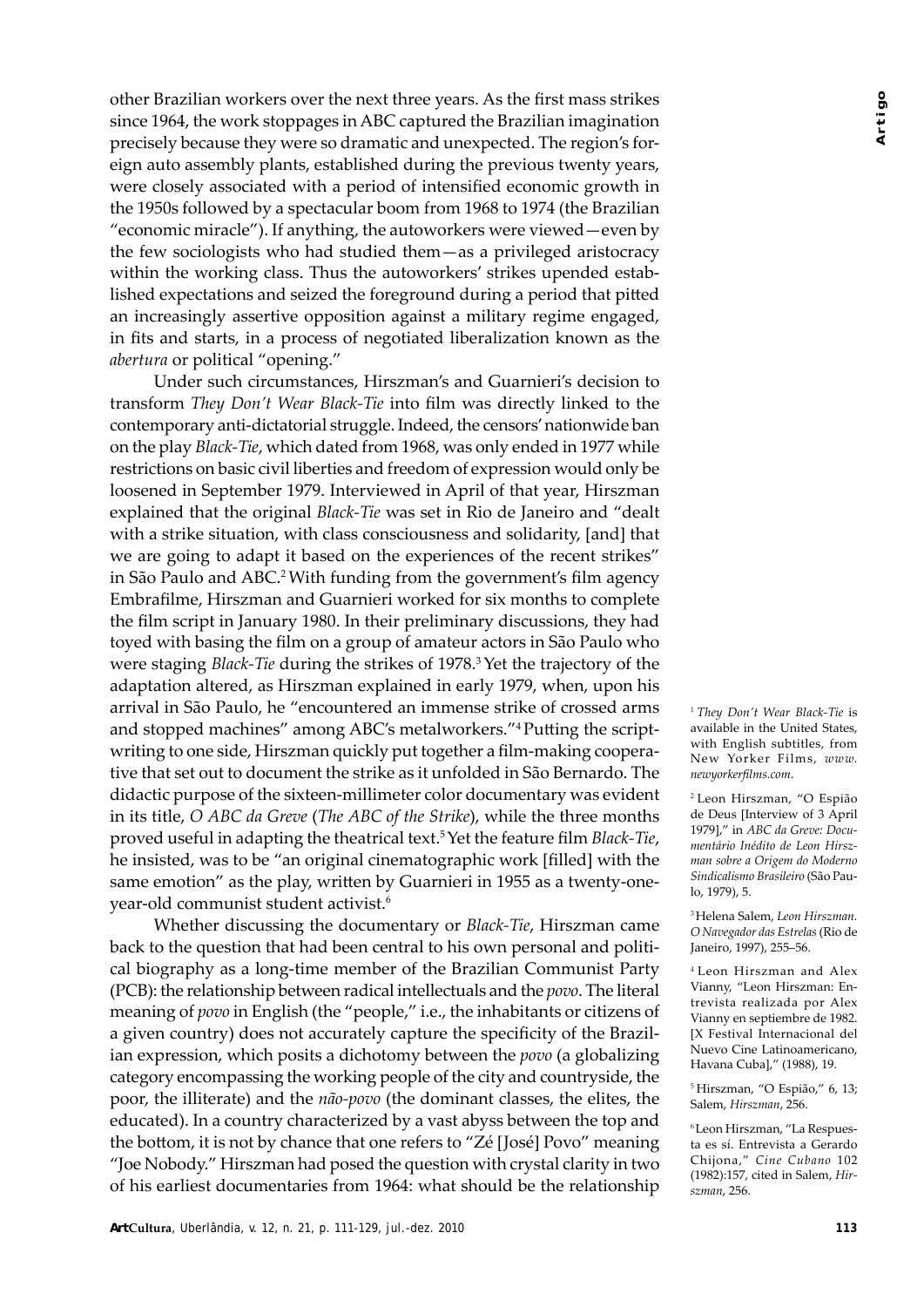7 Hirszman, "O Espião," 10; Salem, *Hirszman*, 314–315.

8 Hirszman, "O Espião, 11.

9 Leon Hirszman, Randal Johnson, and Robert Stam, "Recovering Popular Emotion: An Interview with Leon Hirszman," *Cinéaste* 13 (1984):23.

10 Jean-Claude Bernardet, *Cineastas e Imagens do Povo* (São Paulo, 1985), 6.

11 Robert Anderson III, *Realism, Allegory, and the Strangled Cry. Theatrical Semiosis in the Drama of Ginafrancesco Guarnieri* (Valencia, 1998), 17.

12 Augusto Boal, Hamlet e o Filho do Padeiro: Memórias Imaginadas (São Paulo, 1999),

between the "Absolute Minority" of university-educated individuals, an estimated one percent of the Brazilian population, and the "Absolute Majority"7 composed of largely illiterate or barely literate peasants or recent migrants from the impoverished countryside to big cities like São Paulo?

Speaking with enthusiasm during the filming of *O ABC da Greve*, Hirszman invoked his early experience as a key participant in the Popular Culture Center (Centro de Cultura Popular or CPC) of the National Union of Students (União Nacional de Estudantes or UNE) from 1961 to 1964. Describing the CPC as his generation's attempt to establish a "tie between the intellectual and the *povo*," Hirszman drew a contrast with what he was experiencing in 1979: "But here in São Paulo, it is different. It is not the intellectual that wants this, it is the masses that demand [this linkage], as part of their process of organization. The difference is enormous. In a certain sense, we had already been made aware [earlier] that a new dramaturgy was necessary, a new type of relationship between the intellectual and the *povo*."8 Yet Hirszman explained that he no longer made films "by the left for the left, by and for people who already think alike  $\dots$  Our task is much broader. We have to create a new vision of workers, of the political process, of the relationship between men and women, of Latin America."9 Yet what does the vision offered by Hirszman consist of? What is the cultural, political, and historical substance or significance of the presentation of workers in *Black-Tie*? Does the film represent an expression of social reality? And if so, what reality, and whose vision? These questions are fundamental because, as the distinguished Brazilian film critic Jean-Claude Bernardet has observed, "the cinematographic images of the *povo* cannot be considered to be their expression, but rather are a manifestation of the relationship that is established in the films between film makers and the *povo*."10 If true, then Guarnieri's and Hirszman's shared Marxist politics must play some role in shaping the workers' images presented in the play and film. Or perhaps these representations are to be explained, at least in part, as the expression of a middle-class desire for identification with the class "other."

Such issues gain importance precisely because neither Guarnieri nor Hirszman are or were marginal figures in Brazilian intellectual and cultural life. The fairy-tale success of the Arena Theater in São Paulo, after its staging of *Black-Tie* in 1958, became a political reference point for an emerging generation of radical students. Bringing "theater-in-the-round" to South America, the Arena "spearheaded resistance to the 1964 coup" and nurtured the careers of Guarnieri, "one of Brazil's most popular contemporary playwrights."11 Hirszman was a preeminent figure among the young Brazilian film-makers who came to be known in the early 1960s as the Cinema Novo, a politically-committed but aesthetically pluralistic movement that quickly gained international recognition and acclaim. Thus Hirszman's 1981 film represents a reencounter with a working class thematic, but this time on new historical terrain. Using biography and the dramatic and cinematic texts, this article traces the political and aesthetic challenges facing them as they grappled with an eternal dilemma: *cadê o povo* (where is the *povo*), and how does one speak of them, to them, or for them? In its examination of the play, the article works from the proposition, as stated by Arena's Augusto Boal, that "theater is not a reproduction of reality. It is its representation, and as such, it is made from some point of view."12 Thus, it seeks to explain why an image of "workers" proved central in the making of modern Bra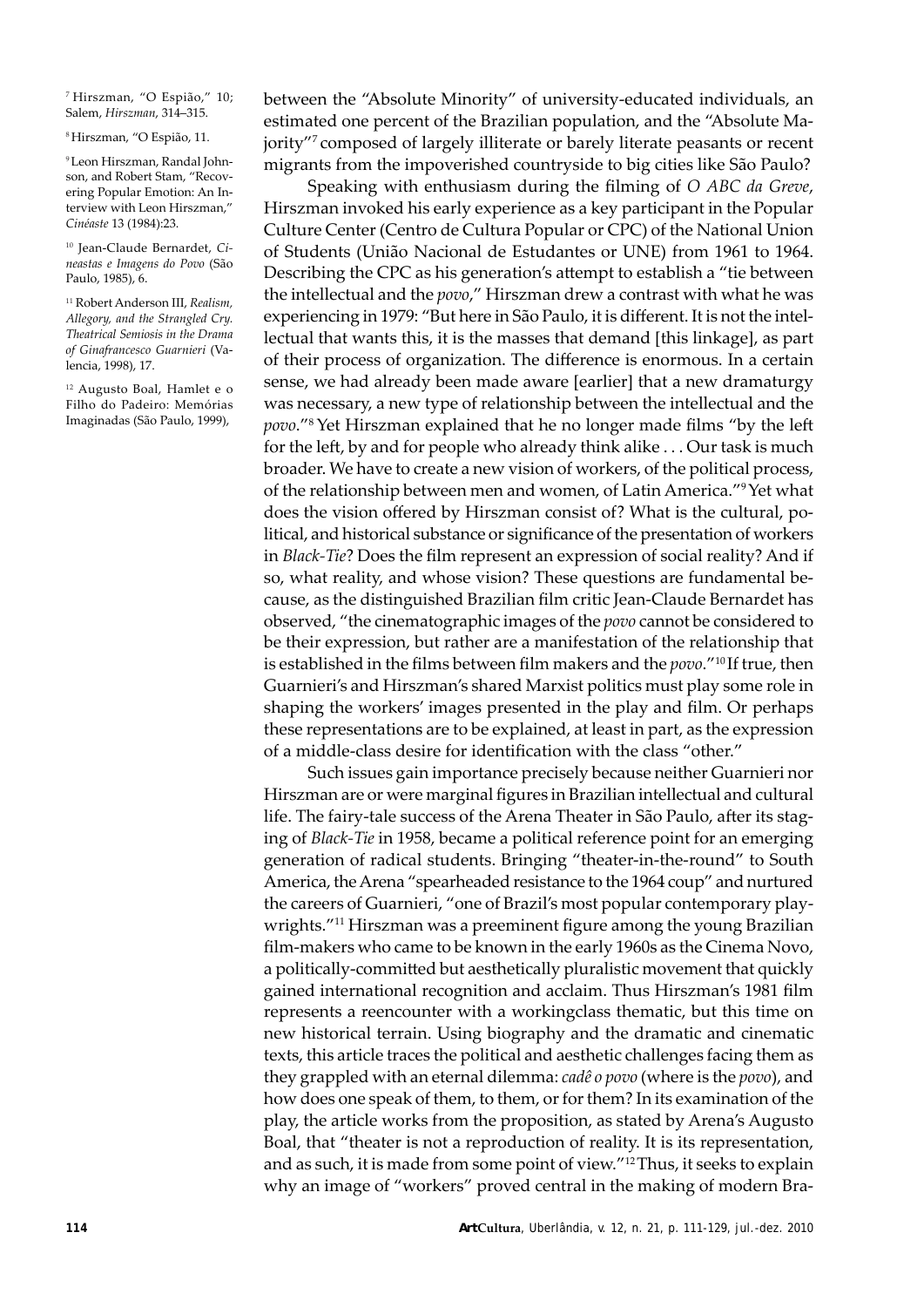zilian theater and film since the late 1950s while exploring the changing configuration of intellectual and *povo* between the late Populist Republic and the remaking of the Brazilian working class during the late 1970s. The argument throughout is based on Jean-Paul Sartre's observation that the intellectual and "his 'object' [of study or action] form a couple, each one of which is to be interpreted by the other; [and] the relationship between them must be itself interpreted as a moment of history."13

## **Who are "We" and who are "They"?:** *Black Tie* **and the Teatro Arena**

*Our love is more delightful Our yearning (saudade) lasts longer Our embrace is tighter We don't wear "bleque-tais" (bow-ties).*  From the recurring title samba by local resident Juvêncio.

Movie-goers unfamiliar with *Black-Tie*'s prior history are likely to be puzzled by the peculiar distance between its title and the story being told about working class life in São Paulo. This remains true even after they recognize its derivation because samba is most closely associated with the setting of the original play, Rio de Janeiro's *favelas* (shanty towns). Moreover, the song's lyrics merely affirmed the lives and loves of the popular classes, mildly contrasted with their social superiors, and say nothing about strikes, popular collective struggle, or class betrayal. Yet the most significant point about the title, as Robert Anderson has pointed out, is the transformation of the song's refrain, "*We* don't wear 'blequetais,'" into "*They* Don't Wear Black-Tie," while simultaneously correcting its grammatical errors and anglicizing the spelling of "Black-Tie."14 The use of the third person emphasizes a we/they dichotomy that draws attention to the social distance between them (the *povo*) and the author, the actors, and the audience (the *não-povo*).

Although *black-tie* sounded dated in 1981, Guarnieri's choice of the word reflects the anti-elitist discursive constructs of the 1950s that punctured the pretentiousness of the rich, the educated, and the well born through reference to their foreign mannerisms and dress. Thus the Brazilian upper classes, the *grãfinos* (snobs or aristocrats), could just as easily be referred to as the *cartolas* (the top-hat crowd) or those who wear *black-tie*. In his comments in the original playbill, Guarnieri exploited the inherent flexibility of these markers of status and distinction with a title chosen to vent his personal criticism of the "supervalorization of the *high-society*  scene, of the exaggerated importance given to the *black-tie* grã-finos."15 The title was a direct criticism of São Paulo's theater establishment, with "its chic elites who *this time* are not on stage or in the audience."16 As a rebellion against the theatrical status quo, the creators of the Arena Theater proclaimed themselves part of the *povo*; like the workers on stage in their play, they don't wear *black-tie* either.

The Teatro Arena originated six years before *Black-Tie* when graduates of the new drama school in São Paulo formed their own company and acquired a modest theater in 1955, a year in which it merged with the Paulista Student Theater, a group of communist student activists led by Guarnieri and Oduvaldo Vianna Filho (1936–1974), known as Vianinha. 13 Jean-Paul Sartre, *Search for a Method* (New York, 1968), 72.

<sup>14</sup> Anderson, *Realism*, 115–7.

<sup>&</sup>lt;sup>15</sup> Quoted from the playbill in Cláudia de Arruda Campos, *Zumbi, Tiradentes e Outras Histórias Contadas pelo Teatro de Arena de São Paulo* (São Paulo, 1988), 42–3.

<sup>16</sup> Edélcio Mostaço, *Teatro Político: Arena, Oficina, e Opinião*  (São Paulo, 1982), 33; quoted in Catarina Sant-Anna, *Metalinguagem e Teatro* (Salvador, 1997), 44.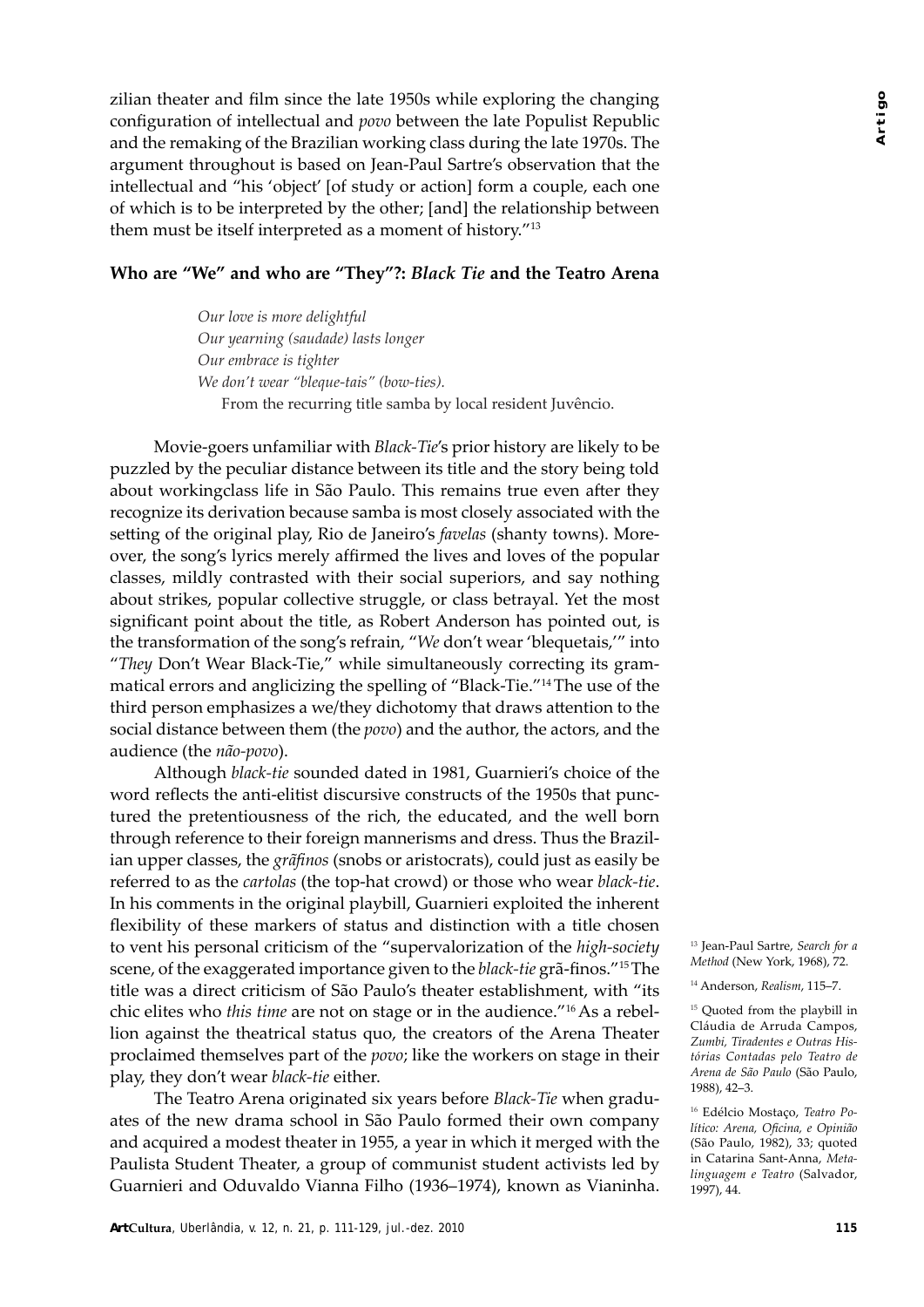17 Gianfrancesco Guarnieri and Jalusa Barcellos, "Gianfrancesco Guarnieri [undated interview circa 1993]," in *CPC da UNE. Uma História de Paixão e Consciência*, ed. Barcellos (Rio de Janeiro, 1994), 225.

18 Gianfrancesco Guarnieri and Fernando Peixoto (interviewers), "Entrevista com Gianfrancesco Guarnieri [first published in July 1978]," in Peixoto, *Teatro em Movimento*  (São Paulo, 1989), 45–46.

19 Vianinha in Fernando Peixoto, *Vianinha. Teatro, Televisão, e Política* (São Paulo, 1983), 27; Guarnieri and Barcellos in *CPC da UNE*, 236.

20 Peixoto, *Vianinha*, 46, 24.

21 Peixoto, *Vianinha*, 28; Lélia Abramo, *Vida e Arte: Memórias de Lélia Abramo* (São Paulo/ Campinas, n.d. [c. 1999]), 148, 151, 153, 155.

22 Boal, *Hamlet*, 159.

23 Abramo, *Vida*, 153.

<sup>24</sup> Guarnieri and Barcellos in *CPC da UNE*, 236.

<sup>25</sup> Guarnieri and Barcellos in *CPC da UNE*, 234; Guarnieri and Peixoto in Peixoto, *Teatro em Movimento*, 51.

26 Joaquim Ferreira dos Santos, *Feliz 1958. O Ano Que Não Devia Terminar* (Rio de Janeiro, 1997).

27 John D. French, *The Brazilian Workers' ABC: Class Conflicts and Alliances in Mod ern São Paulo* (Chapel Hill, 1992).

For these young rebels, the aesthetics, politics, and composition of *paulista* theater "corresponded to the cultural and artistic necessities of the paulista bourgeoisie" who contracted foreign professionals to guarantee a European level of quality staging and performance.<sup>17</sup> The dramaturgy was harshly criticized by Arena as "a copy and almost an imposition of what was being done abroad,"<sup>18</sup> a prime example of a "cultural colonialism" that made it impossible for theater folk to imagine achieving success with a Brazilian dramaturgy.19 "Plays are put on in Brazil," Vianinha noted, "but they don't put on what happens in Brazil." What young people demanded, he wrote in 1958, was an authentic Brazilian *national* theater "with roots in our life and our culture."20

Staged at a moment when Arena teetered on the edge of bankruptcy, *Black-Tie* proved a critical and popular success that launched the project of a politically committed "New Theater." In its first year, the play was presented 512 times, including an adventurous tour of dozens of small interior cities as well as performances in union halls.<sup>21</sup> "Black-Tie was a gigantic step," Arena director Boal recalls, "empathy through total identification, not just analogy as with foreign plays."<sup>22</sup> The play's "very Brazilian and contemporary preoccupations," recalled the actress who played the mother Romana, aroused an "illuminating curiosity in the population, especially among young amateur actors," who saw it as "a genuinely local expression ... disconnected from the [dominant theater] aesthetic of foreign origin."<sup>23</sup> Looking back at its premiere in which he played the son Tião, Guarnieri insisted that *Black-Tie* was successful because it represented "what Brazilian society was wanting," with "its urban thematic, its protagonists, its affirmation [*resgate*] of the working class, for assuming the point of view of the oppressed, [and] its absence of manicheanism"24 The play addressed "urgent perplexities" at a moment "of discussion, of generosity, and, yes, of confidence in the future."<sup>25</sup>

The year 1958 was the high point of the generalized ferment and exuberant optimism associated with the "developmentalist" boom under President Juscelino Kubitschek (1955–1960) or JK.<sup>26</sup> JK took office after a period of political crisis, including the 1954 suicide of President Getúlio Vargas, and presided over a dynamic interlude of political depolarization linked to a fantastic vision of achieving "fifty years of progress in five." JK's drive was capped in 1960 with the inauguration of an entirely new national capital, Brasília, marked by the striking architecture and urban planning of Oscar Niemeyer and Lúcio Costa. Located in the largely uninhabited central highlands, Brasília's daringly modern architecture seemed to symbolize a country on the move, alive, vibrant, attuned to all that was most advanced (including the "100% national" automobiles that began to pour out of ABC's newly established foreign-owned factories). For the urban population, including an exploding middle class and the young, Brazil was finally escaping from all that was irremediably decrepit, backward, and retrograde. It was a new day in the age of the automobile and Sputnik.

Kubitschek's nimble centrist government also pursued a more open approach to politics that included a heightened level of tolerance for the Brazilian Communist Party (PCB), the dominant leftist group, which had been bitterly persecuted after its brief postwar heyday of legality and electoral success from 1945–1947.<sup>27</sup> After ten years in clandestinity, the Brazilian Communist Party's leader, Luis Carlos Prestes, a youthful military rebel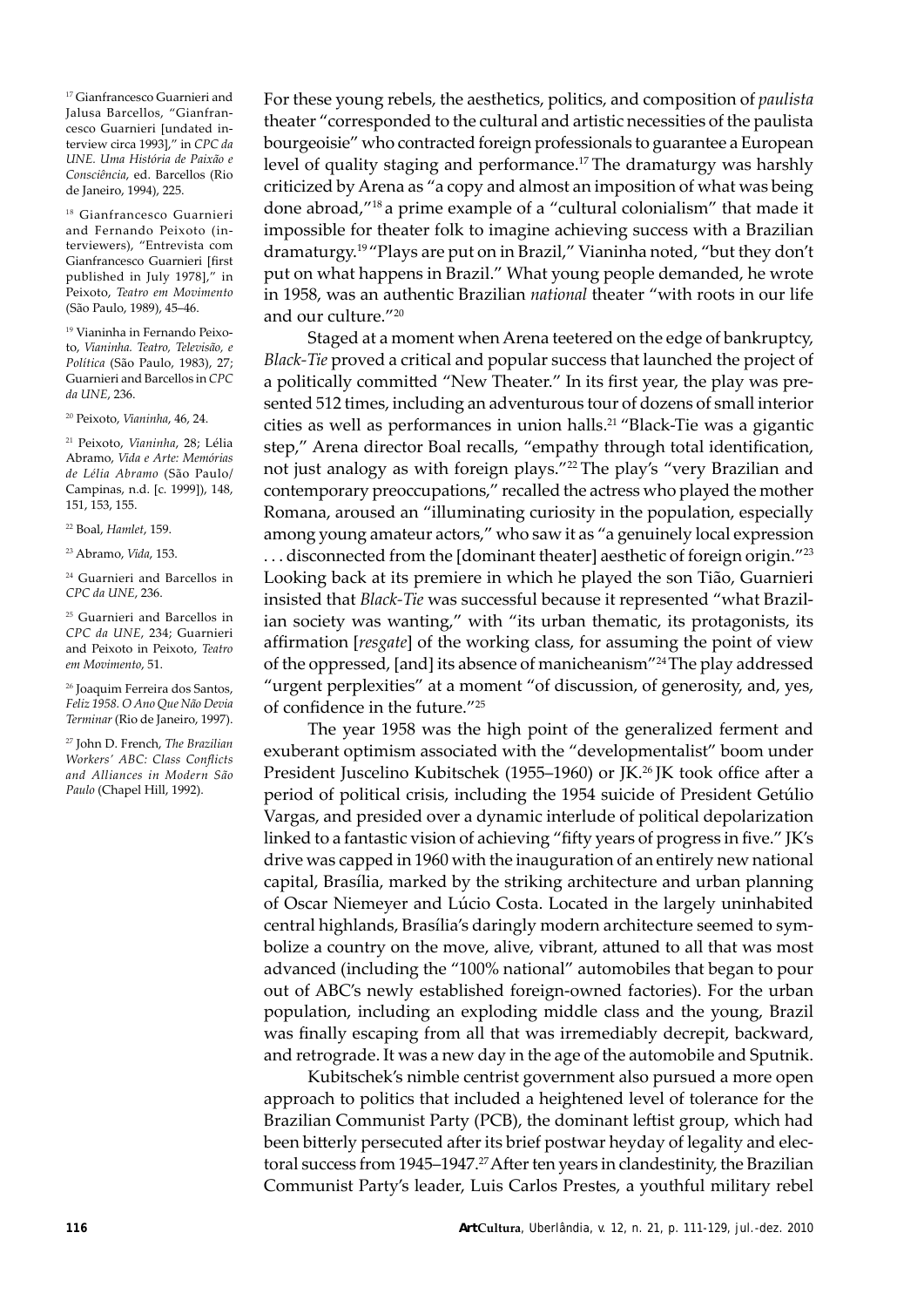of the 1920s, was allowed to resurface, although his activities remained constrained by the continued illegality of the "extinct" PCB. It was in this period, recalled Arena's Boal, a non-PCBer, that many theater people and artists "became members of or sympathized [with the Communist Party]; or, at a distance, were skeptical of it. Some said they were PSB [Brazilian Socialist Party members] and the *comunas* joked: 'A socialist is a communist who doesn't get imprisoned or beaten up by the police.'"<sup>28</sup> Whether motivated by sympathy or open-mindedness, an increasingly vocal sector of the educated middle class rejected the violent anticommunism they identified with the stifling conformity and provincialism of the conservative upper classes. The *cause célèbre* in this fight for toleration occurred in 1955 when Coronel Geraldo de Menezes Cortes, of the federal police, banned the first feature of a then unknown film-maker, Nelson Pereira dos Santos, at the time a member of the PCB, who would later be known as the "Pope" of the Cinema Novo. Influenced by Italian neorealism, *Rio 40 Graus* depicted Rio's *povo* through the lives of five young black peanut peddlers. During the controversy, it seemed that every time Colonel Cortes opened his mouth, he merely changed feet in an embarrassing display of arrogance and ignorance that drew the attention of a student named Leon Hirszman. The film was only released after the colonel was ousted from office as the result of the 1955 military countercoup that preempted any threat to the inauguration of the newly elected President JK, an intervention that was seen as an encouraging sign of a new democratic era.<sup>29</sup>

By 1958, this increasingly independent-minded intelligentsia, especially the young, had twice found a rallying cry in film and theater that spoke to their aspirations for progress and national affirmation. As part of their critical positioning vis-à-vis the "conservative classes," it was essential that the *culto* (the educated)<sup>30</sup> affirm a more democratic and socially conscious stance vis-à-vis the *povo*, the masses still largely unknown to them. As the familial and patronage ties between *os doutores* (those with bachelors degrees) and the dominant classes weakened, a larger middle-class minority than in the past took up the enduring challenge facing intellectuals in an authoritarian society marked by deeply entrenched hierarchies of birth, education, culture, color, and money. In confronting this chasm, Nelson Pereira dos Santos and Guarnieri built upon the sympathetic and politically charged portrayals of the popular classes that had appeared in the Brazilian regionalist literature of the 1930s.31 Both *Rio 40 Graus* and *Black-Tie* sought to represent the reality of Rio's *favelas*, but there was a clear distinction in terms of their focus. The former film highlighted petty street commerce, while *Black-Tie* dealt with a working-class family whose men worked in the metalworking industry. While the film's commercial success was modest, the enthusiastic response to the play (a different marketplace) reflected the increasingly broad diffusion of the idea that the factory (and even those who worked in them) represented economic modernization. To speak of the industrial working-class *povo* as opposed to the poor was to address the future foundations of national progress.

Having gained a bully pulpit, Guarnieri and his Arena colleagues like Vianinha were quick to preach to their newly won audience. A veteran militant, Guarnieri had been president of the high school student association in Rio de Janeiro before his move to São Paulo and Vianinha had campaigned, at the age of nine, for his father, a playwright, when he ran

28. Boal, *Hamlet*, 164.

<sup>29</sup> Inimá Simões, Rotei*ro da Intolerância: A Censura Cinematográfica no Brasil* (São Paulo, 1999), 45–49; Helena Salem, *Nelson Pereira dos Santos: O Sonho Possível do Cinema Brasileiro* (Rio de Janeiro, 1996), 114–128; Mariarosaria Fabris, *Nelson Pereira dos Santos: Um Olhar Neo-realista?* (São Paulo, 1994); Salem, *Hirszman*, 90–91.

<sup>30</sup> On the cultural politics of the *culto* in the 1930s and 1940s, see Brian Owensby, *Intimate Ironies: Modernity and the Making of Middle-Class Lives in Brazil*  (Stanford, 1999).

31 Peixoto, *Vianinha*, 50; Fabris, *Nelson*, 110.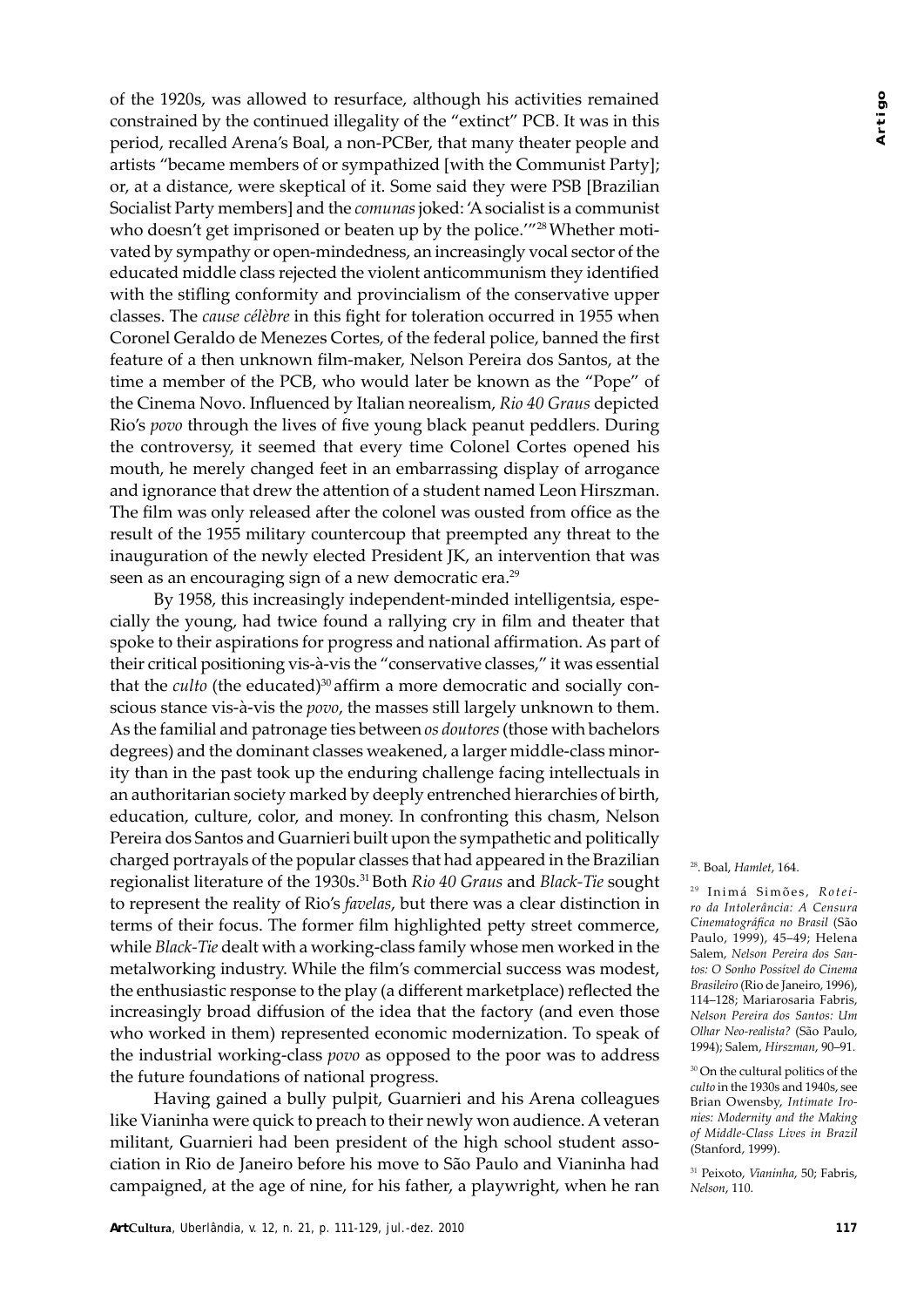32 Peixoto, *Vianinha*, 13; Guarnieri and Peixoto in Peixoto, *Teatro em Movimento*, 45–6, 51; Guarnieri and Barcellos in *CPC da UNE*, 227.

33 Guarnieri and Peixoto in Peixoto, *Teatro em Movimento*, 52.

34 Gianfrancesco Guarnieri, "O Teatro como Expressão da Realidade Nacional," *Revista Brasiliense* 25 (1959):126, as quoted in Campos, *Zumbi*, 49; Peixoto, *Vianinha*, 30.

35 Campos, *Zumbi*, 44.

36 Peixoto, *Vianinha*, 37.

37 Jorge Amado, Os Subterrâneos da Liberdade. Volume 1: Os Ásperos Tempos. Volume 2: Agonia da Noite. Volume 3: A Luz no Túnel, 31st reprint of 1954 ed. (Rio de Janeiro, 1980).

for deputy on the PCB ticket.32 They spoke with confidence about the role that theater could play in "the liberation of the Brazilian *povo*," but only if it was "totally preoccupied with the class struggle."<sup>33</sup> Their ideological and political polemics were conducted with more than their share of youthful sectarianism, as in Guarnieri's 1959 manifesto that demanded that theater take the side "of the exploited masses . . . [based on] dialectical-marxist analysis of phenomenon."34

So what was theater at the service of the class struggle? In artistic terms, both Guarnieri and Vianinha's first plays in 1958–1959 adhered to "the most orthodox canon of a leftist aesthetic, . . . [that is,] realist drama that sought the expression of the social and political through the development of a specific concrete situation, refusing the abstract, the allegorical, the generalizing, the fragmentary."35 Subordinating form to content, their theater was a political weapon that aimed to raise "consciousness" while capturing "our [Brazilian] reality, our way of talking, our mannerisms."<sup>36</sup> The impression of a dramaturgy linked to the most inflexible norms of the socialist realism of the communist tradition is strengthened by a brief summary of *Black-Tie*'s plot, which explores the domestic life of a veteran communist metalworker named Otávio, his wife Romana, and their children and neighbors in a Rio shanty town. In the course of preparing for a strike at his factory, Otávio confronts a familial crisis caused by the influence of petty bourgeois ideology on his son Sebatião (Tião), also a worker at the same factory, who had been raised as a child by non-working-class relatives during a period when Otávio was in jail. In the climax of the play, Tião betrays the strike, is expelled from the family, and looses his pregnant fiancé who stays loyal to her class. Throughout, the play vividly portrays the workers' oppression through the pithy words of the salt-of-the-earth Romana, while the class conscious leadership of Otávio and his black comrade Bráulio point the way to a new future through collective struggle. The strike is a success; the revolution cannot be far behind; perhaps the only element missing was a reference to the providential leadership of Luis Carlos Prestes.

In sympathetically portraying a rank-and-file communist worker, *Black-Tie* shared common terrain with the militant socialist realism of Jorge Amado's 1954 trilogy, *Os Subterrâneos da Liberdade* (*The Freedom Underground*).<sup>37</sup> Written at the height of the Cold War repression, it offered a gallery of party militants, from various social milieux, united in clandestine revolutionary activism during the Estado Novo dictatorship (1937–1945). Although competently written, the story-telling in *Os Subterrâneos* suffered from its underlying hagiographical and teleological bent. The trilogy, which assigned clear and none-too-subtle meanings to each of the individual characters, was easily perceived by readers as propagandistic: communist politics by declamation and illustration. As a contemporary noncommunist might have said, *Os Subterrâneos* was "that heavy handed Communist thing" that Amado would himself abandon, along with the Communist Party, in 1957. Yet despite Guarnieri's adherence in 1955 to the same Marxist-Leninist ideology, *Black-Tie* was marked by a lightness of touch, politics by allusion, in a work that was more meditative than hortatory. Like Amado, the play refers to the external barriers to the advance of the working class, such as police repression, but the prime focus is on the texture and rhythms of everyday life. An intimate domestic drama, *Black-Tie embodies* a class prob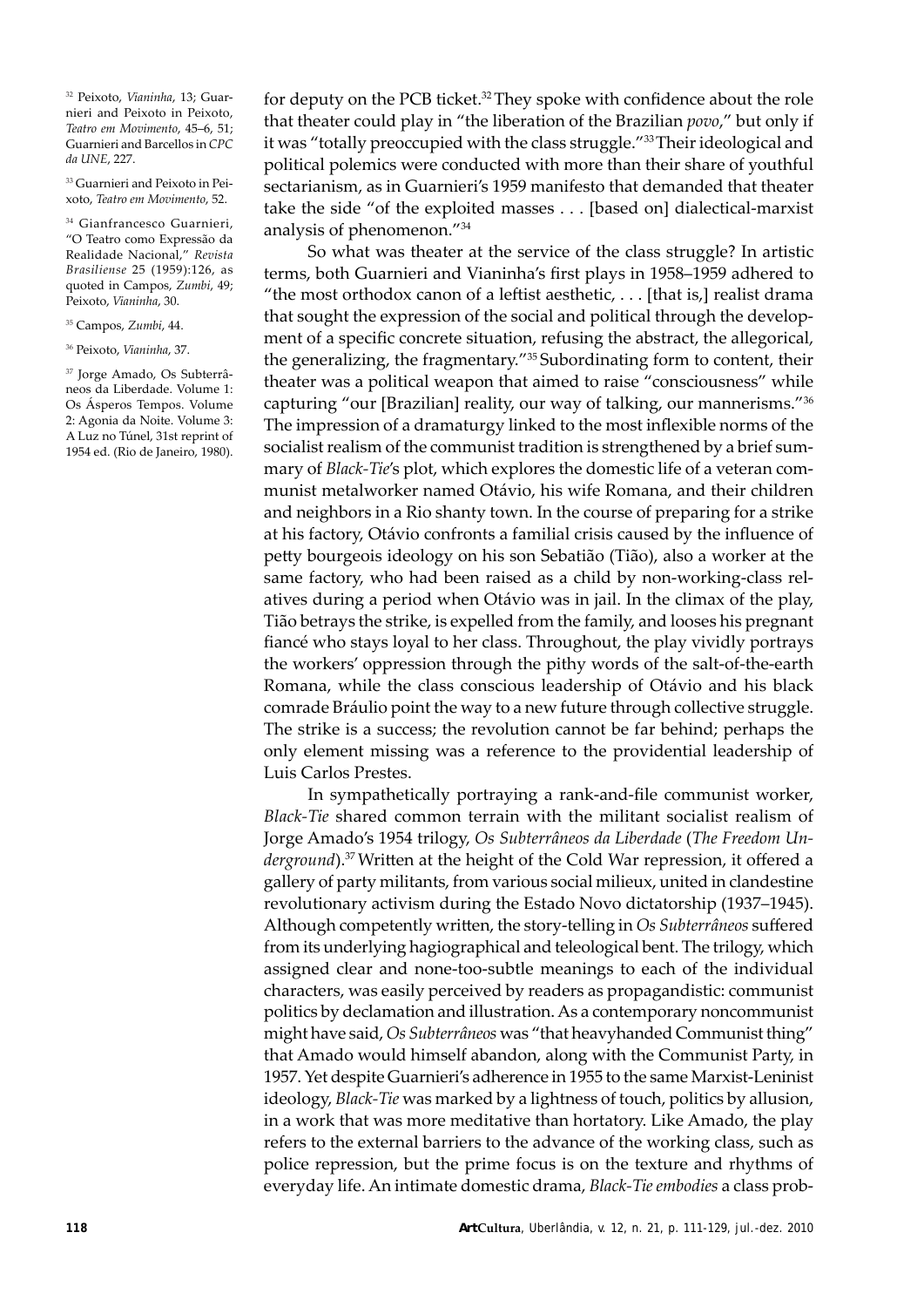lematic in the individual characters on stage, who are treated as complex and conflicted moral beings.38

*Black-Tie*'s most remarkable accomplishment, and the key to its power, as Rob Anderson demonstrates, was the author's ability to draw the audience into an identification with the son Tião, and not the father Otávio. In the opening scene, Tião faces a moral choice when his girlfriend Maria reveals that she is pregnant. Announcing their engagement, Tião wrestles with the difficulties of growing up and of becoming a man. In his interactions with Maria, Romana, Otávio, and his friend Jesuíno (who will also bet on the strike's failure), Tião comes to terms with his new responsibilities while refusing to bow down to the realities that threaten his dreams. Although Tião will be proven wrong about the prospects of the strike, we can understand his pragmatic conclusion that the only path forward for the weak is to curry the favor of those with power. Yet most importantly, Tião is admirable in his refusal to flee the consequences of his own actions. Once his fate is sealed by the strike's success, he refuses an offer of reconciliation and, in talking with his father, neither begs nor makes excuses but explains that it was not for lack of courage (which outrages Otávio even more).

Despite the apparent simplicity of its story, *Black-Tie* follows the dramatic structure of classical tragedy. The play positively values Tião's overall character and emphasizes that he "comes into conflict with the community, not for his motives, but because he seeks to act unilaterally . . . The tragic conflict [also] motivates the often one-dimensional characterization of Otávio . . . [and] the pivotal role of Romana as mediator. Tião's downfall is devastating" because he had never expected that Maria might choose loyalty to her community over her bond to him.<sup>39</sup> For most of the action, as Boal suggests, the play leaves open the question: "[W]ho is the hero: the petty bourgeois Tião or the proletarian Otávio?"<sup>40</sup> In setting father against son, as Décio Prado wrote, *Black-Tie* showed an ad mirable disinterestedness in balancing "the two sides of the scale. Only in the end does the author intervene, making the fiancé abandon the worker [Tião] who, betraying the strike, has betrayed his friends and companions." Although the father's position is vindicated, Otávio is an insensitive father, which is not unrelated to his political sectarianism.41 In terms of the play's overall dynamics, as Prado observed, the father's "somewhat dreamy and naive optimism" is sharply contrasted "to the realism without illusions of the mother [Romana] . . . [whose] direct and blunt observations, frank, bold-faced, and caustic, call the men back to reality, neutralizing, with a lightly acidic note, the false sentimentalism into which many scenes threaten to fall."42

In many ways, *Black-Tie* was the perfect artistic expression of the Brazilian Communist Party's new, more moderate political line that discarded many of the political shibboleths of its Cold War Stalinist past. With the March 1958 Declaration, the PCB committed itself to broader political alliances with other popular forces and lessened its leaders' tendency towards "arbitrariness and disrespect in the handling of intellectuals and artists" (which had led Nelson Pereira dos Santos to quietly forsake the party in 1957).43 Although this new dispensa tion postdated the writing of *Black-Tie*, the shift broadened the possibilities for recruitment among students and intellectuals who could not help but be impressed by the play's non-manichean depiction of the social dynamics of strikes. As *New York Times* film critic Vincent Canby would later say about the film, the process by which 38 Décio de Almeida Prado's contemporary review is in Guarnieri, *Black-Tie*, 9.

39 Anderson, *Realism*, 104.

40 Anderson, *Realism*, 104.

41. In the play's only reference to the PCB, a veiled one, Otávio attacks "those useless in tellectuals who spend their time discussing whether the old man [i.e., Josef Stalin] was a son of a bitch, or not, if his mustache made a mess of things or not. And here everything continues to increase [in price], people can't live, and they're discussing if the old man was personalist or not. They should take a bath!" (Guarnieri, *Black-Tie*, 38). Vianinha also refers to "Otávio's sectarianism" in Peixoto, *Vianinha*, 77.

42 Prado, as quoted in Guarnieri, *Black-Tie*, 9.

43 Marcelo Ridenti, *Em Busca do Povo Brasileiro—Artistas da Revolução, do CPC à era da TV*  (São Paulo, 2000), 67.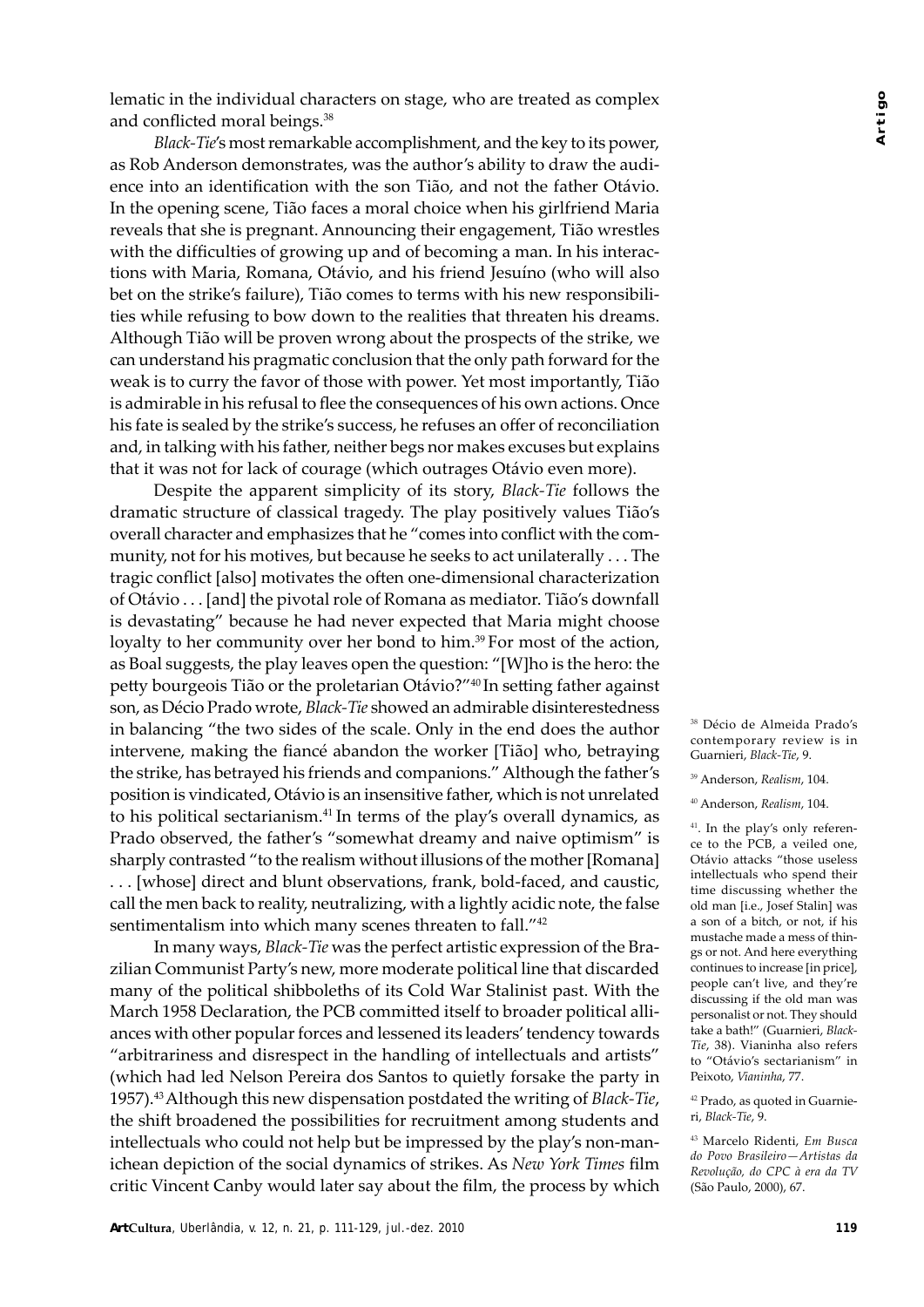44 Vincent Canby, "Brazil's Passionate Cinema Novo Delivers a Fine Movie," *The New York Times*, June 12, 1983.

45 Luiz Fernando, "O Sentido da Arte em Guarnieri," *Novos Rumos* 9–13 (1959):4.

46 Guarnieri and Peixoto in Peixoto, *Teatro em Movimento*, 53–4.

the viewer, especially the non-working-class viewer, comes to identify with Tião's opportunism serves, in an insidious fashion, to persuade us to see its "truth not by forcing old agitprop role-models on us [Otávio or Bráulio] but by making us squirm through identification with the wrong character."<sup>44</sup>

For its youthful audience in 1958, *Black-Tie*'s persuasiveness derived precisely from the ease with which Tião's personal dilemma could be transposed into their own lives. Given their middle-class origins, Guarnieri observed in a 1959 interview, Brazilian intellectuals are obliged "to associate themselves with the bourgeoisie" in order to pursue their professional development and selfexpression. "To guarantee their subsistence," they "put their talents at the service of those who can pay," which places them "in an unstable and even subservient position."<sup>45</sup> The relevance of *Black*-*Tie*'s central problematic is clear: collective struggle versus the individual solution embraced by Tião, his friend Jesuíno, and most middle-class people. Like Otávio with his son, Arena was asking its audience to choose a struggle whose feasibility was uncertain while giving up tried and proven ways of getting ahead. In Tião's case, the rejection of his father involves looking upward for a future, not horizontally. The generational rebellion of *Black-Tie's* youthful middle-class audience, by contrast, was to embark on an adventure involving a future to be made jointly with a *povo,* below them, that they barely knew. If they were to opt against the powerful, as increasing numbers would do over the next decade, they would need to believe that there was something solid underneath their feet.

When *Black-Tie* was first performed in February 1958, the credibility of Otávio's path did not seem entirely theoretical to its *paulista* audience. Less than four months earlier, the industrial districts of metropolitan São Paulo had been filled with tens of thousands of roaming pickets during what came to be known as the "Strike of the 400,000." Brazilian newspapers had published thousands of articles about the country's largest-ever strike movement while mass circulation magazines like *O Cruzeiro*, with its half million readers, published sensationalist photographs of picketing workers, clashes with the police, and broken windows at the factory gates. While the press largely depicted the movement as the work of communists and rioters (*baderneiros*), the strike raised urgent questions for some who made their lives far from the factory districts. In this regard, *Black-Tie* seemed to provide the story behind the current newspaper headlines as well as insight into their own existential dilemmas. As Guarnieri would recall, "we began to discover the power of the *povo*" during the late Populist Republic, and the course of political events through 1964 "created a certain sensation of eu phoria, the feeling of walking down a road with obstacles, but obstacles that it was up to us to sweep away."46

Yet what relationship, if any, did *Black-Tie* have to the workers who occupied the front lines of the class struggle in rapidly industrializing São Paulo? By combining his political experience and feel for theatrical forms, Guarnieri had produced a "working class" that stood in stark contrast to party orthodoxy and sloganeering. Guarnieri's workers are clearly not an idealized "mass," a token on the chessboard of class struggle, but consist instead of particular families and specific individuals, engaged in real-life dramas. In depicting workers in their full humanity, Guarnieri's play would have made sense to the PCB's real-world Otávios like Marcos Andreotti (1910–1984), a communist worker-activist in the ABC region with whom I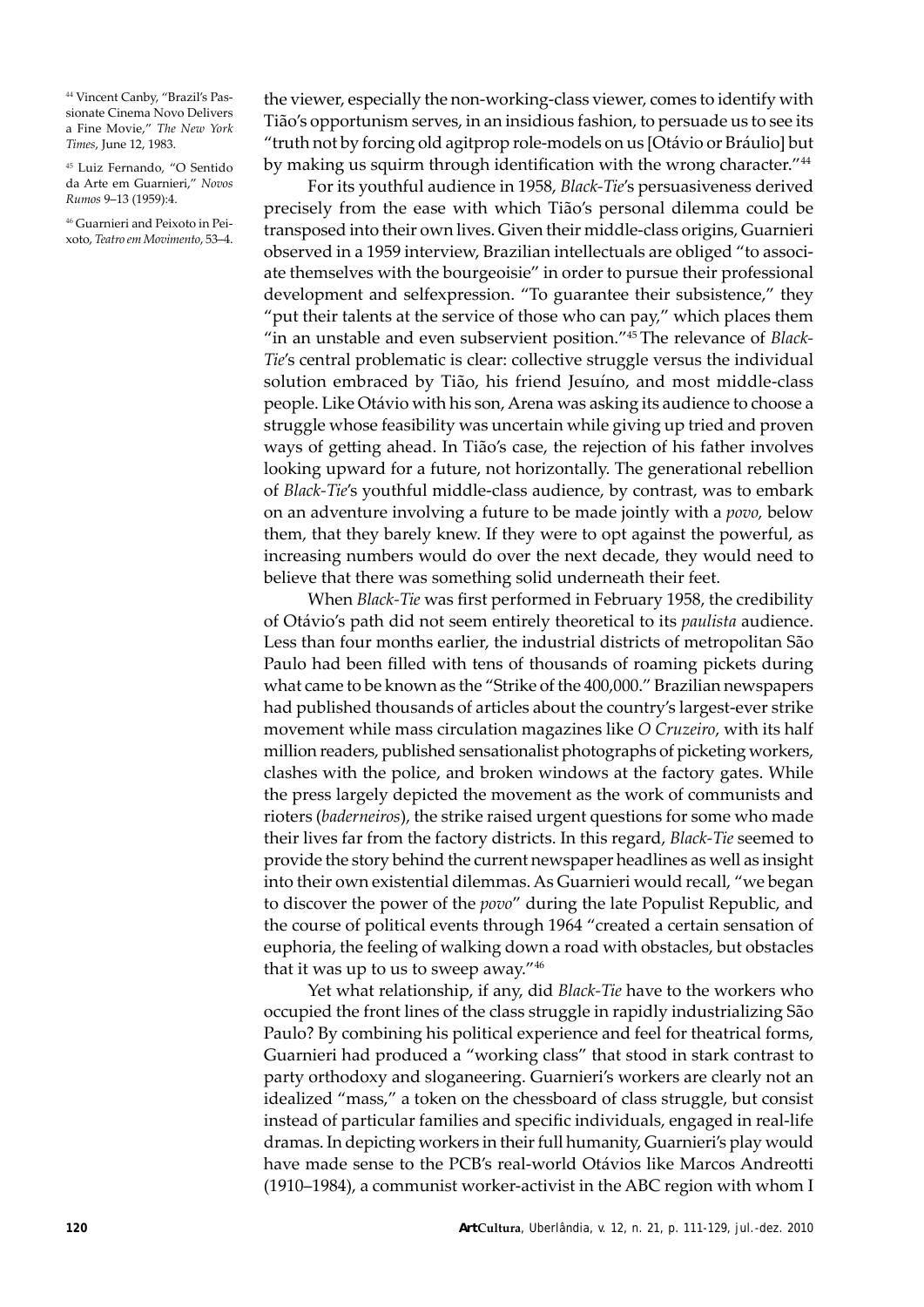conducted fifty hours of interviews in 1982. During a lifetime of party and union militancy going back to 1925, Andreotti had founded and served as first president of the local metalworkers union in the 1930s, a position to which he would be reelected again in 1958 serving through 1964. Having lived the clandestinity and prison chronicled in *Os Subterrâneos*, Andreotti would have recognized the troubled relationship between Tião and Otávio as part of the price of class militancy and, like Otávio, his militancy would have been unsustainable without his own Romana. His wife Dona Angelina, a former textile worker who was not herself a PCB member, was the dominating figure who held the family together in the daily struggle for survival. Like Romana, she, too, could figure out how to get food when her husband was fired (once again) and could be expected to go into action to get "her man" out of jail when he was arrested (again). Given the high price paid by such families, it is by no means surprising that neither of Andreotti's children would chose the path of struggle (Tião's resentments are not unique even if his actions are beyond the pale). Throughout it all, Dona Angelina would explain her life through the dominant tropes of male/ female relations: loyalty to her husband as the font of female obligation. $47$ 

*Black-Tie*'s greatest weakness as social portrayal and a dramatic text is to be found in the character of Maria, a seamstress whose engagement to Tião is announced early in the play. While richly portraying the largerthan-life mother figure Romana, the play tells us nothing about Maria, pregnant with Tião's child, that would lead us to expect her blunt refusal to accompany him in his exile from the community. In their final scene, the play largely depends upon Maria's convulsive crying to justify a decision that not only violates the prevailing gender norms but leaves her an unmarried single mother. As Décio Prado suggests, this unexpected plot twist may lack credibility in terms of "female psychology," but it originates in Guarnieri's need for a *deus ex machina*. It is not a question "of psychology but of morality: the author needs to make his position clear in some fashion, to say in the end on which side he stands."48 Thus, Maria's words in their closing dialogue serve merely as the pretext for Tião's moment of selfunderstanding: Yes, "the strike [did] made me fearful. A different fear! Not fear of the strike! Fear of being a worker!" To this, the author unconvincingly juxtaposes a sentimental declaration by Maria: "I [only] want to leave the *morro* [hill, i.e., the shanty town] with everyone," that is, all of us together, not alone, just with you.<sup>49</sup>

*Black-Tie*, as Guarnieri would later observe, "departs without a doubt from a romantic vision of the world," depicted as a place of "basic, immutable, values" where things will turn out okay in the end: "Even [with] the probable 'traitor.' All know that he is being pushed by society."<sup>50</sup> In assuring his audience that the *povo* was a reliable ally, Guarnieri depicted an "un-alienated" working-class community in which Otávio's values reign supreme and unchallenged.51 While this might work for those who wrote plays or party manifestos, a rank-and-file communist organizer like Andreotti couldn't afford to cultivate illusions about those he sought to lead. Doubling in number every two or three years during the 1950s, São Paulo's industrial workers were characterized by neither a deeply entrenched sense of *working-class* identity nor a high degree of political and trade union militancy. As a generalizing observation, Andreotti always emphasized the average workers' *imediatismo*, their overarching concern 47 On the prevailing gender ideology among *paulista* workers, see Theresa Veccia, "'My Duty as a Woman': Gender Ideology, Work, and Working Class Women's Lives in São Paulo, Brazil 1900–1950," and John D. French and Mary Lynn Pedersen Cluff, "Women and Work ing Class Mobilization in Postwar São Paulo, 1945–1948," in *The Gendered Worlds of Latin American Women Workers*, ed. John D. French and Daniel James (Durham, 1997), 100–146, 177–179.

48 Prado in Guarnieri, *Black-Tie*, 9.

49 Guarnieri, *Black-Tie*, 108–109.

50 Quoted in Guarnieri, *Black-Tie*, 6; Guarnieri and Barcellos in *CPC da UNE*, 234.

51 See Vianinha's sharp critical observations in Peixoto, *Vianinha*, 77, 50–51.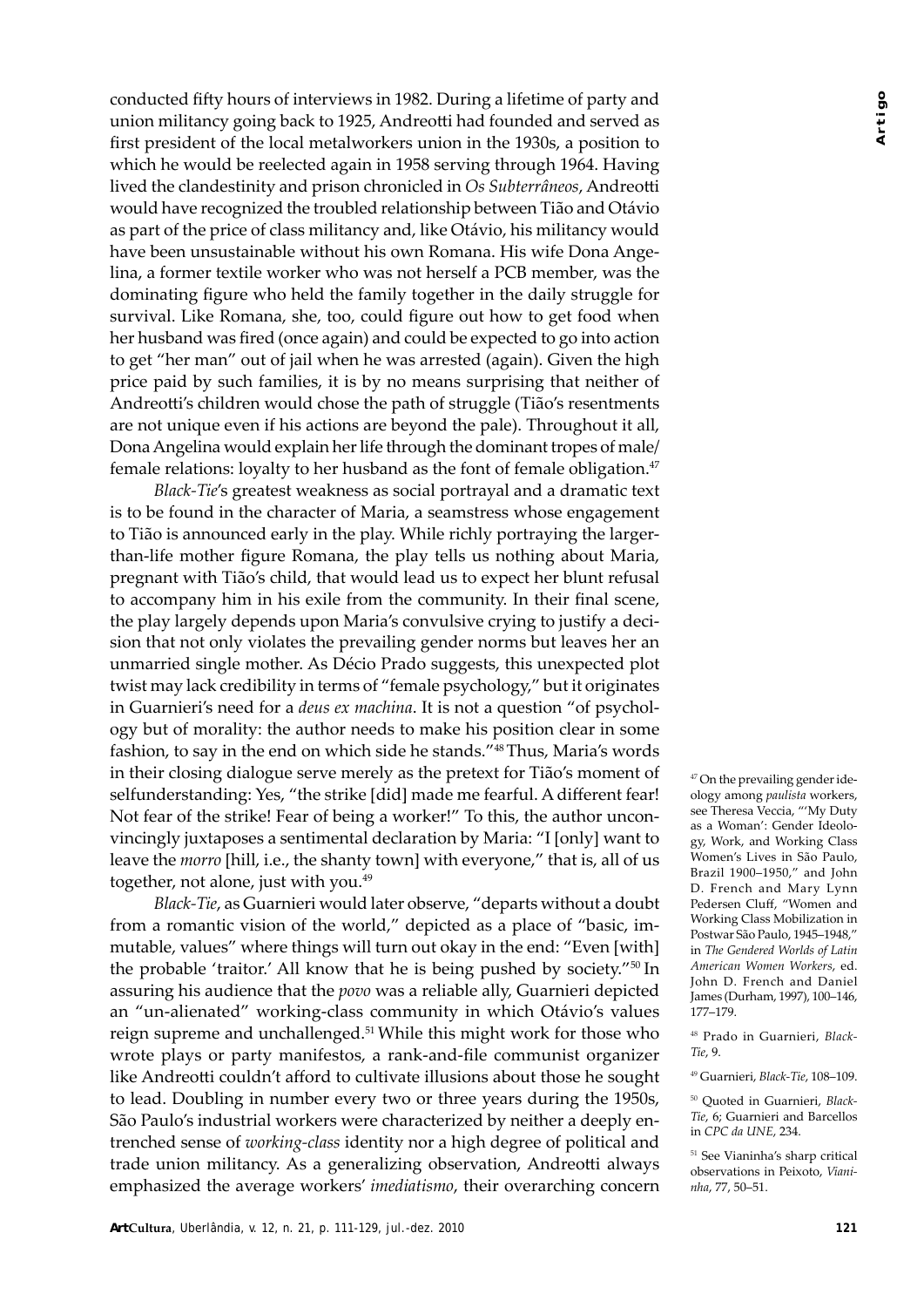52 See John D. French, *The Metalworkers of ABC, 1950–1980: Linking Consciousness and Mobilization in Brazil* (forthcoming) as well as the discussion of the 1961 diary kept by Andreotti's fellow union leader Philadelpho Braz in John D. French, "Drowning in Laws but Starving (for Justice?): Brazilian Labor Law and the Workers' Quest to Realize the Imaginary," Political Power and *Social Theory* 12 (1998):203–206.

53 Juarez Rubens Brandão Lopes, "O Ajustamento do Traba-Ihador à Indústria: Mobilidade Social e Motivação," in *Mobilidade e Trabalho*, ed. Bertram Hutchinson (Rio de Janeiro, 1960), 360–440.

54 Interview with Marcos Andreotti, November 24, 1982, Santo André.

with their most direct and concrete *personal* needs and grievances (as with Tião's focus on the monetary demands of marriage and fatherhood). The first academic sociologists to study *paulista* workers tended to conceptualize this disposition as "individualistic" and believed that it contradicted the collectivist orientation they expected to characterize workers' behavior. Andreotti, by contrast, based his organizing precisely on these immediate needs that had to be woven, individual by individual, into his project of class organization and mobilization.52 He was well aware of the continued pull exerted by the workers' search for individual solutions to their own problems. Although identifying a common obstacle to the mobilization of both working- and middle-class people, the politically motivated idealization in *Black-Tie* obscured the fact that workers were, on the whole, closer in their behavior to Tião and Jesuíno (his two-faced fellow strike-breaking friend) than Otávio.

Yet Andreotti, unlike the sociologists, knew that the absence of an explicit *working-class* consciousness coexisted with an elemental solidarity among these new workers, mostly migrants, who perceived the world as divided into the poor and the rich, or the sharks (*tubarões*) and their prey (the latter one of the most common popular terminologies). This horizontal division between the *povo* and the *não-povo* formed the basis upon which demands for loyalty to each other could be made, although potentially to quite different ends. On some occasions, this localized group feeling might well pull workers through the gate and into the factory during a strike or it might make them go out the factory gate and into the streets.<sup>53</sup> Andreotti's general comments confirmed the fickleness on the part of many workers who "joined" such mass strikes. "Conflicts between pickets and those who came to work rarely happened," he recalled, because "the guy would see the picket and didn't enter." But the same worker, he went on, would come "back the next day and go to work then if there were no pickets on hand." In such a case, he concluded, the worker could be said to adhere to the strike only "at that moment, consciously or unconsciously," after which he tried to go back to work once again.<sup>54</sup>

Andreotti's matter-of-fact observations about *imediatismo* and "unconscious adhesions" also explains why attitudes towards nonstrikers in São Paulo were anything but vehement or condemnatory. Rather than viewing them in absolute moral terms, communist militants like Marcos Andreotti were convinced, as Otávio says to Romana about Tião, that such "less conscious workers" would change once they had seen and understood more of life. It is suggestive that no word for strikebreaker in Brazil carries anything like the emotional weight of hatred and betrayal suggested by the North American term *scab*, while even the Brazilian term for those who fail to honor a strike is more descriptive and less active: to puncture a strike (*fura-greve*), not to break a strike (*quebra-greve*). A similar working-class reaction was recalled by Arena actress Vera Gertel, a red diaper baby who married Vianinha, when they asked workers who saw the play: "'Do you think the father was correct in expelling the son from the *morro* because he broke the strike [ *furou a greve*]?' There were responses of the sort: 'No, it was wrong. Because he could have won his son for our fight; for example, he could have taken up a collection so his son could marry'—the women [sic], in the situation, was pregnant." In this regard, she concludes, *Black-Tie* was still romantic and moralistic and "not yet a participatory theater."<sup>55</sup>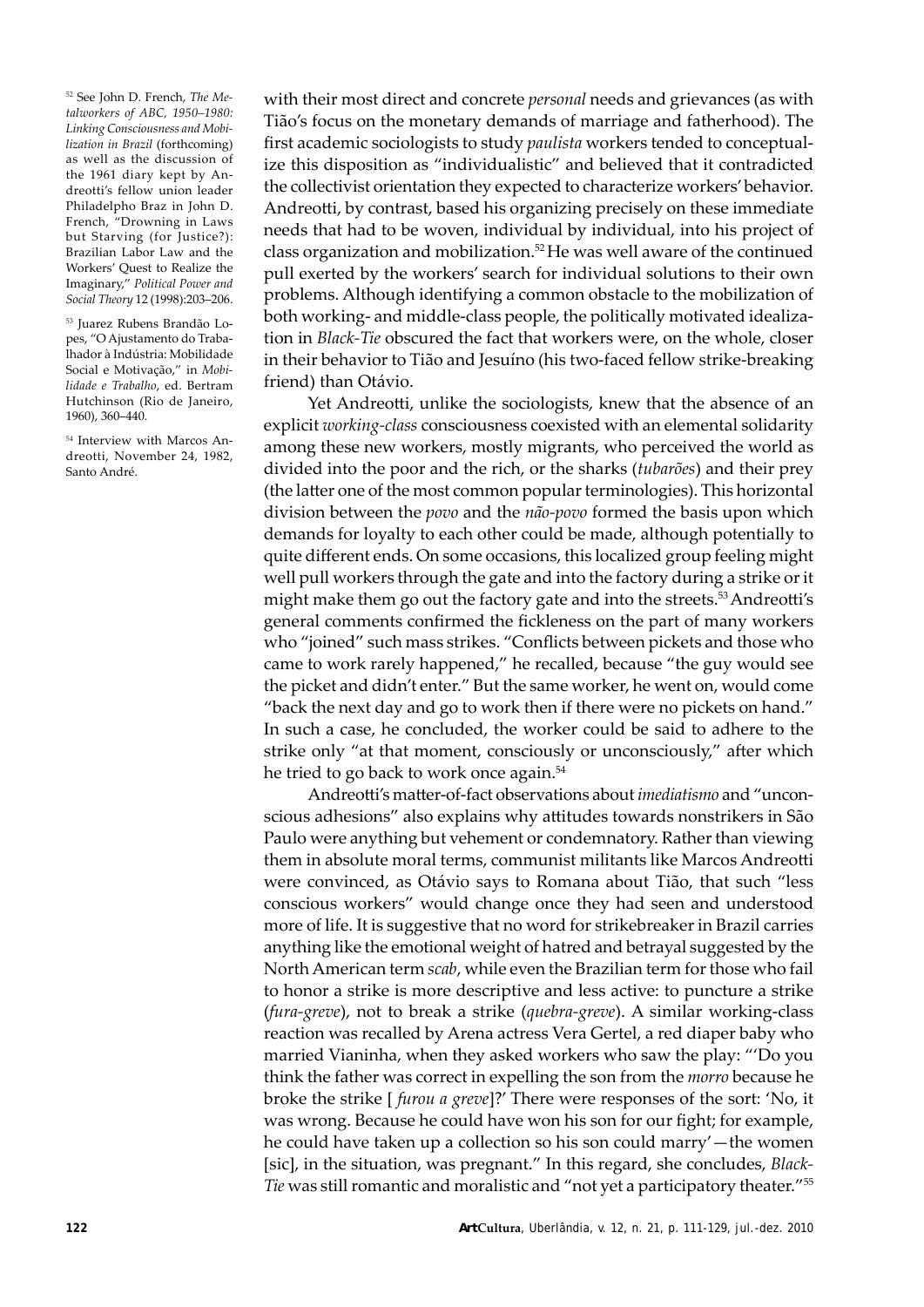#### **Making politics, making film: They Don't Wear Black-Tie 1981**

During their 1979 collaboration, Hirszman and Guarnieri toyed with entitling the film *Segunda-feira, Greve Geral* (*Monday, General Strike*), which would have directly referred to the industrywide strike that serves as the dramatic pivot of the film as opposed to the play, where the strike occurs in a single factory.56 Such a militant-sounding title would have also highlighted the film's more direct com mentary on the politics of the 1978–1979 mass strikes in metropolitan São Paulo. Yet discarding the original title would have denied the biographical and political roots of this generational landmark while the explicit transposition of *Black-Tie* would force them like mountain climbers (*alpinistas*) in Guarnieri's words<sup>57</sup> — to make their original pre-1964 political and artistic project relevant to a new historical moment. Having entered politics through the PCB (although only Hirszman retained a formal tie), the new film would thus revive, revise, and extend the original propositions of the dominant sector of the pre-1964 Left.

Whether in 1964 or 1979, Leon Hirszman always sought the front lines of the struggle, recalled Nelson Pereira dos Santos, and had "a fantastic passion for politics. . . . Full of Marx, he would let his mind wander, he would fly, talking for hours, something beautiful."58 Opposition economist Maria Conceição Tavares also emphasized Hirszman's restless and relentless political and intellectual energy, driven by the sense that reality could be "captured," understood, and changed. "He tried all paths, he would follow the scent, searching with his head and all of his senses,"59 she went on, and it was this existential quest that made Hirszman the great organizer of the CPC, the Cinema Novo, and the opposition intelligentsia.<sup>60</sup> *Black-Tie's* cameraman Eduardo Escorel, who filmed a famous 1964 political rally for a never-to-be-completed Hirszman documentary, recalled the impact of 1979, "a rebirth of the political effervescence of the working class. The beginning, in a certain sense, of the end of the military regime. There, Leon [Hirszman] took up again the link that had been cut in 1964."<sup>61</sup>

Helena Salem's biography lays out the family story behind Leon Hirszman's emotional and intellectual dedication to politics, above all Marxist politics. Born in 1937 in Rio de Janeiro, his parents were orthodox Polish Jews who had emigrated to Brazil in 1934–35 while his father's entire family, who refused to flee for religious reasons, was exterminated by the Nazis. While his mother was a larger-than-life figure, religiously orthodox and rigidly authoritarian, his father was "a happy, generous *bon vivant*, not at all authoritarian, an atheist, an inveterate gambler, [and a] passionate reader." After starting out as a peddler, his father eventually established his own leather shop, but his real passions were playing poker, which he did professionally, and the communist politics he embraced in Brazil. His son Leon joined the Communist Youth at fourteen and went to Engineering School in 1956 to satisfy his mother although his time was spent doing politics and watching films in the PCB-linked cinema club movement.<sup>62</sup> In 1960, Hirszman's trajectory became directly linked to the diaspora of the Teatro Arena when Vianinha invited Hirszman to compile a film collage for his new play entitled *O Mais-Valia Vai Acabar, Seu Edgar* (*Surplus Value is Going to End, Mr. Edgar*).

In December 1960, the twenty-four-year-old Hirszman joined Vianinha in founding the Popular Culture Center, which would become a ral-

<sup>55</sup> Ridenti, *Em Busca*, 106.

<sup>56</sup> Hirszman, "La Respuesta [1982]," 157; cited in Salem, *Hirszman*, 255.

<sup>57</sup> Salem, *Hirszman*, 256.

<sup>58</sup> Salem, *Hirszman*, 152–3; Ridenti, *Em Busca*, 69–70.

<sup>59</sup> Salem, *Hirszman*, 246–7.

<sup>60</sup> Salem, *Hirszman*, 71–2, 117, 245–6; Caca Diegues in Barcellos, ed., *CPC da UNE*, 41.

<sup>61</sup> Salem, *Hirszman*, 249–50.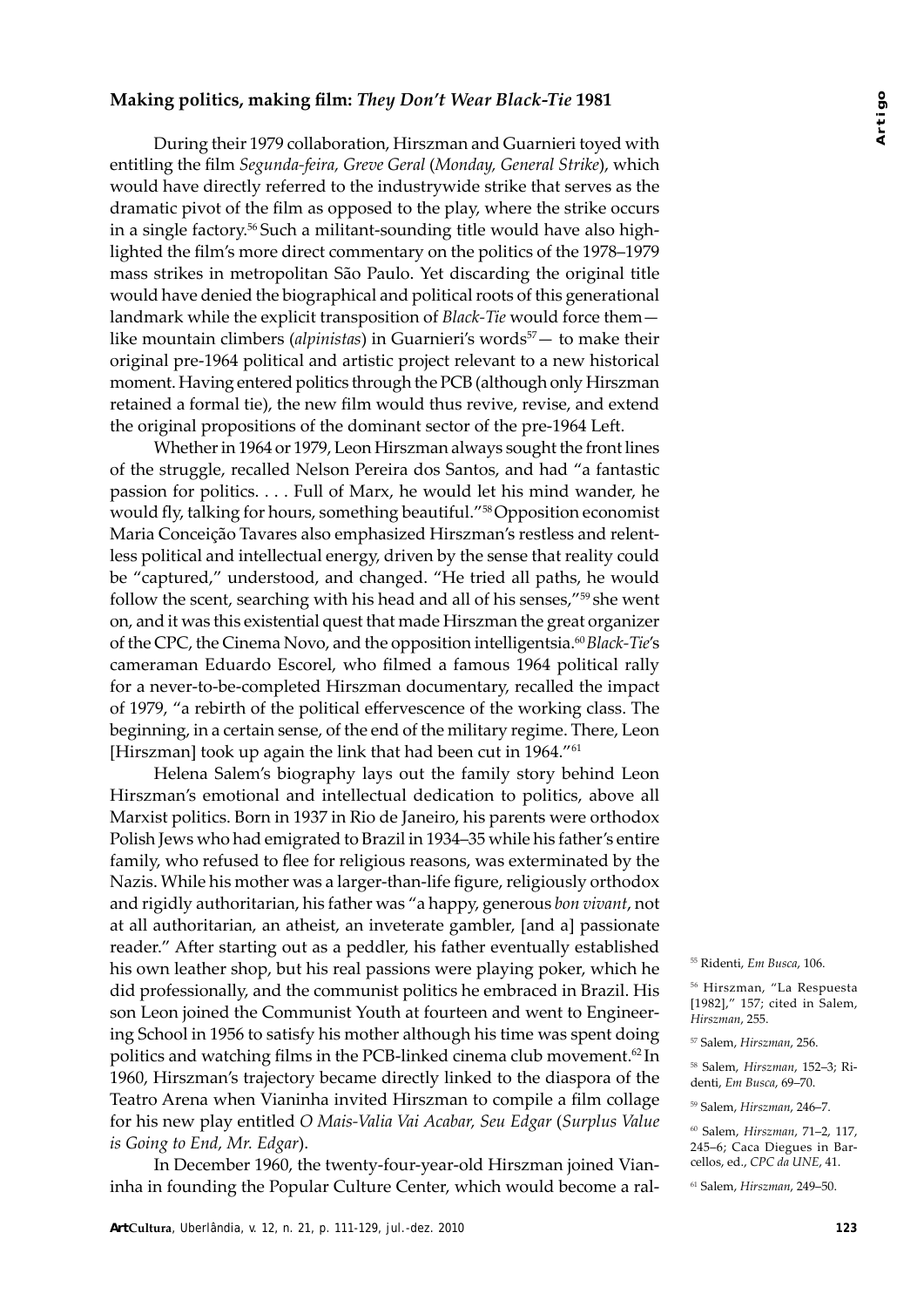62 Salem, *Hirszman*, 23, 29, 32, 90.

<sup>63</sup> Randal Johnson and Robert Stam, *Brazilian Cinema* (New York, 1995), 32; Randal Johnson, *Cinema Novo x 5: Masters of Contemporary Brazilian Film*  (Austin, 1984), 2; Salem, *Hirszman*, 114.

64 Jean-Claude Bernardet, *Cineastas*, 190.

65 Salem, *Hirszman*, 256.

66 Hirszman, "Emotion," 21.

67 Hirszman, "O Espião [1979]," 14, 10.

lying point for talented young playwrights, directors, actors, film-makers, poets, and musicians who were part of a larger revolution in aesthetics and politics. While serving as head of its film department, Hirszman produced his first documentaries and played a vital role in the networking that led to the Cinema Novo (New Cinema). Gaining international recognition, the movement has been defined in various ways: as a Brazilian fusion of Italian neorealism with the French *nouvelle vogue*; as a specifically Brazilian effort to establish an independent national(ist) cinema; as part of an international quest for a revolutionary, Third World, cinematic aesthetic and politics; or even simply as a cinema based on "a man with an idea and a camera in his hand" in a well-known aphorism from Glauber Rocha.<sup>63</sup> Like Arena, the CPC was riven by ideological polemics that were linked to the political whirlwind that seemed to mark the coming of the "Brazilian Revolution" (a term whose content was never very clearly delineated).

The newly radicalized student movement of which the CPC was a part would play an important role in the forward thrust of Brazilian politics in the early 1960s, which saw unexpected political crises, apparent leftist triumphs, and a political polarization that would end—unexpectedly for the Left-in a rightist coup in 1964 that placed the military in power until 1985. The 1964 military coup brought with it, in film critic Jean Claude Bernardet's words, "the collapse of that which would later appear to us to have been an illusion . . . the revolutionary and popular transformation of society that we believed was so near."64 Yet this yawning gap between desire and reality, which would discredit an overly "reformist" PCB that failed to foresee the defeat, did not lead to the abandonment of the dream but rather to its intensification within a large sector of the youthful intellectual vanguard. With the cancellation of the political rights of thousands and the disarticulation of the labor and peasant movements, radical students (and ex-students) came to occupy the front lines in opposition to the military regime. The resulting crescendo of mass struggles was cut short in late 1968 by a radicalization of the military's "revolution" with the dismissal of Congress, the abolition of habeas corpus and civil liberties, and the massive resort to arrest, imprisonment, and torture. This repressive turn of events once again demolished the hopes of this generation of middle-class youth, especially tragically for the minority that embarked on the path of armed struggle against the regime, which would be wiped out by the early 1970s.

If Hirszman and Guarnieri had filmed *Black-Tie* in the dark days of 1974, when they first discussed the prospect, the end result would have seemed a tombstone commemorating an historical actor that seemed dead and buried. The film version released in 1981, by contrast, reflected the hopes of an *abertura* marked by a dramatic upsurge of the industrial working class. In 1979, the script's coauthors spent six months researching São Paulo's vibrant popular movements and consulting with social scientists and political and cultural activists.<sup>65</sup> In shifting "from the familial space of the play into the broader social space of the factory and the streets,"<sup>66</sup> Hirszman also drew on his experience filming the ABC autoworkers' strike of March 1979.<sup>67</sup> If the original *Black-Tie* had been an inspired family drama weakly grounded in social, geographical, and temporal terms, the film version would offer an empirically well-informed panorama of *paulista* working-class life.68 The resulting film "communicates a feeling of knowledgeable intimacy with working class life"69 that was missing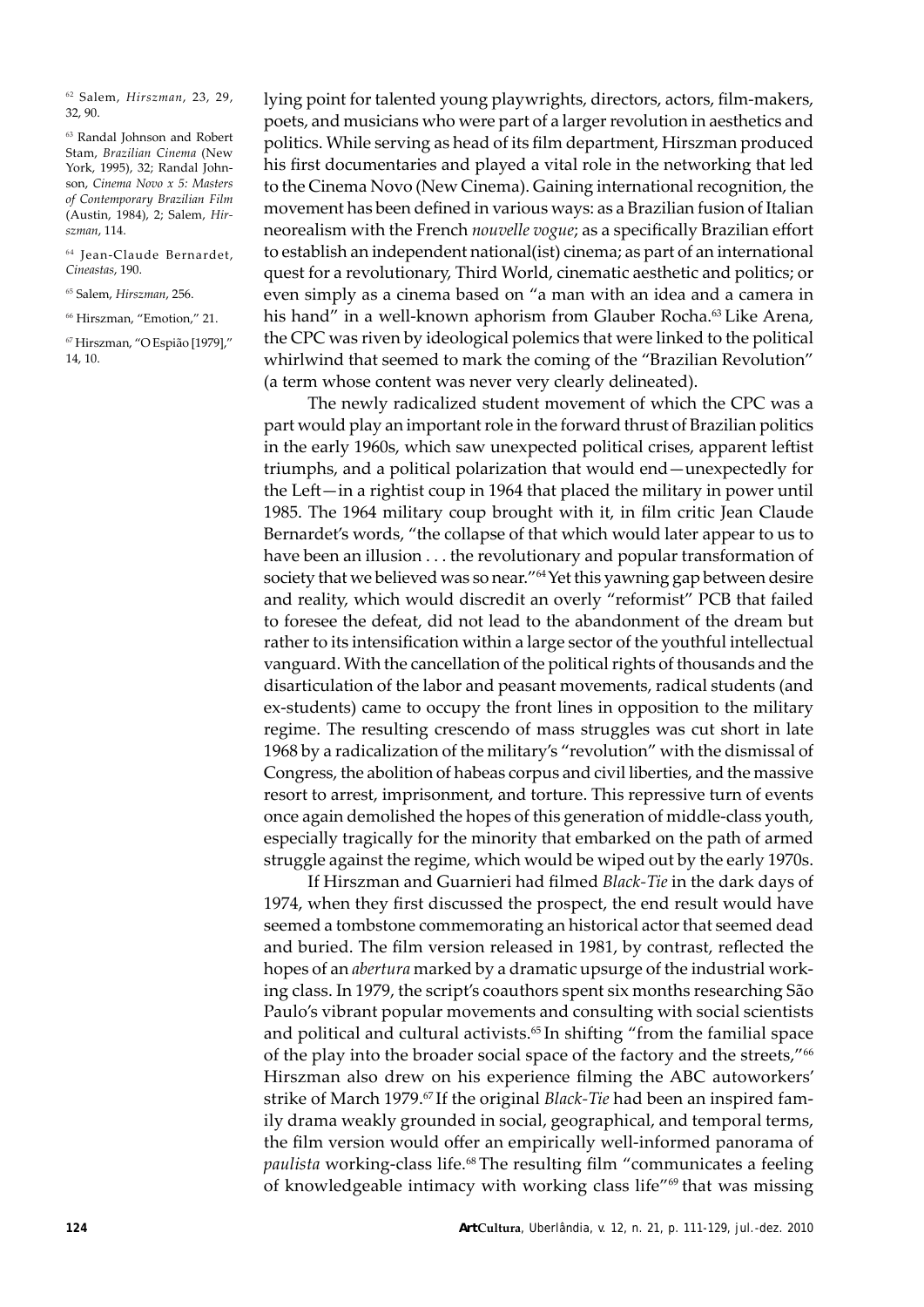from the original theatrical production. Using a simplistic class analysis, for example, the young Guarnieri had depicted the Portuguese owner of the neighborhood *botequim* (bar/luncheonette) as alien to the community and its values.<sup>70</sup> But Alípio, the owner of the modest bar in the film, is treated sympathetically and his *botequim* stands at the center of the social life of the neighborhood's men. Alípio's success depends upon his actions as an attentive social facilitator and, although hardly rich, he is also a source of credit in a community whose members are short on cash and subject to unexpected reverses. When Andreotti was in prison during the Estado Novo, for example, his family survived on credit provided by a local merchant—a debt Andreotti paid off after his release. This idea of honor is also demonstrated by Maria's father, the unemployed Jurandir, who returns to Alípio's to pay off his debt after his first day back on the construction site.

The figure of Jurandir, which is new, offers the viewer insight into the in ternal stratification within the *paulista* working class. While Tião and his father work at the small-to-medium size Santa Marta metalworking plant, Jurandir is irregularly employed as a *pedreiro* (mason) in the construction industry. Given its huge demand for labor at low wages, the construction labor force was dominated by unskilled, often illiterate rural folk like Jurandir who had migrated to São Paulo. The alcoholic Jurandir's family lives in misery (*miséria*) with a sickly mother and a son too young to work (Bié). Although Maria's job at Santa Marta provides the family's support, she still faces the tyrannical behavior of her drunken and often abusive father, who is marked by self-pity and explosive anger. Acutely aware of a world stacked against him, he particularly resents *paulista* prejudice against migrants from the poor and darker northeastern region.<sup>71</sup> Jurandir does experience a moment of respite with Maria's engagement and a friend's invitation to go back to work. That evening, having squared his debt, the drunken Jurandir is held up on his way home and shot in the back. (If you want money, he suggested humorously, you're talking to the wrong person.) While Alípio covers the funeral expenses, Tião doesn't flee his personal responsibilities and assures Maria that he will help care for Bié.<sup>72</sup> Like the original play, the film makes room for the community's pre-adolescents like Bié and the local delinquent Tuca, who meets his end at the hands of the belligerent Polícias Militares or Military Police (PM, a militarized police force not linked to the army). Waving a revolver, he dashes into Alípio's bar with the PMs after him and runs out the back swearing that he will never surrender because of past police torture. Although he never fires his gun, Tuca is shot dead by the PMs who have surrounded him.73

The senseless killings of Jurandir and Tuca speak to the film's darker and harsher vision about the violence underlying Brazilian society. Rather than treating violence solely as labor repression (as in the play), the film tackles the more intractable and invisible issues of routine police violence against the *povo* and the impunity of its perpetrators. This aspect of a profoundly hierarchical and unequal capitalist society remains unchanged: Between 1990 and 1997, for example, an average of 662 civilians a year were killed by the Military Police in the state of São Paulo, compared to twentyfour PMs. Film and life were eerily close in the case of the thirteen-yearold *favelado* Fernando Ramos da Silva who played Bié as well as the title role in Hector Babenco's graphic film *Pixote* about street kids. In *Black-Tie*, 68 Given Guarnieri's role in writing both versions of "Black-Tie," the discussion of the film will be based on the unpublished script submitted to Embrafilme in January 1980. The film follows the script closely and deletions or improvised additions will be called to the reader's attention when relevant.

71 Guarnieri and Hirszman, *Roteiro*, 69, 13, 15–16, 30–31.

72 Guarnieri and Hirszman, *Roteiro*, 66, 73–74.

73 Guarnieri and Hirszman, *Roteiro*, 27, 45–6.

<sup>69</sup> Robert Stam, "Black Tie," 34.

<sup>70</sup> Guarnieri, *Black-Tie*, 57.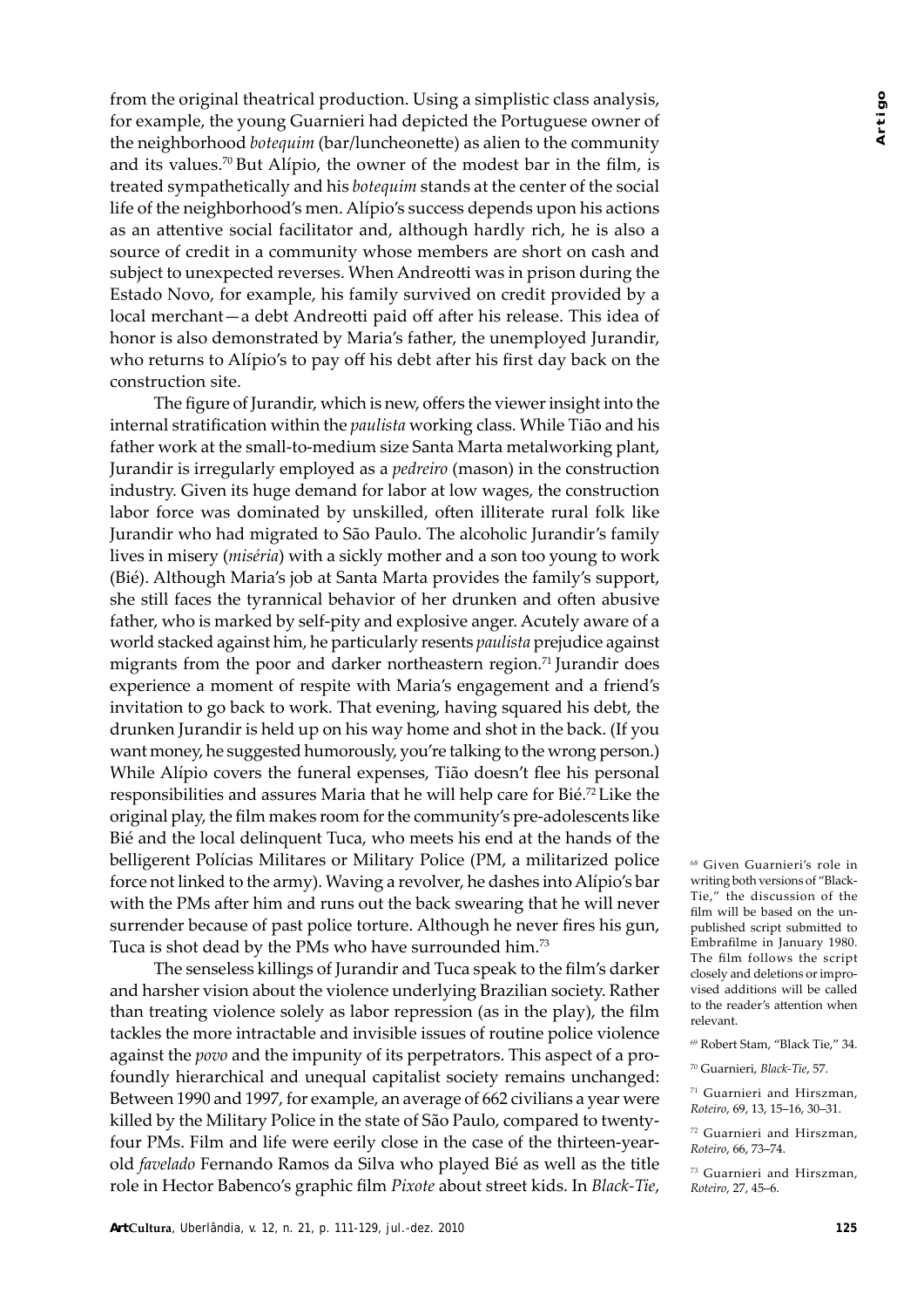74 Guarnieri and Hirszman, *Roteiro*, 55; José Carlos Blat and Sérgio Saraiva, *O Caso da Favela Naval: Polícia Contra o Povo* (São Paulo, 2000), 43–44, 134–5.

75 Stam, "Black Tie," 35.

76 Guarnieri and Hirszman, *Roteiro*, 24, 50, 93–95.

77 Anderson, *Realism*, 103.

78 Guarnieri and Hirszman, *Roteiro*, 108–9.

79 Stam, "Review," 34; Salem, *Hirszman*, 264.

80 Guarnieri and Hirszman, *Roteiro*, 6, 42, 72.

<sup>81</sup> Guarnieri and Hirszman, *Roteiro*, 72, 75, 86.

<sup>82</sup> Guarnieri and Hirszman, *Roteiro*, 52, 86, 111.

Bié is seen acting out Tuca's heroic death; in real life, the unarmed Ramos would be murdered by police in 1987 (dragged out from under his bed in the *favela* to which he had returned). Although a jury would reject police claims of a shoot-out, neither of the two convicted police would serve a day in prison. As Bié had declared during their games: "Now I'm Tuca!"74

Although maintaining the play's emotional core, the film shifts the balance between the central characters significantly. Playing Romana, the actress Fernanda Montenegra (an Oscar winner for her role in *Central Station*) gives a powerful performance as the archetypal mother who "makes love and solidarity palpable and real."75 Yet the film's Romana now loses ground to a greatly strengthened Otávio, a warmly paternal figure who has lost much of his insensitivity and sectarianism. This tilts the viewers' against Tião, whose rivalry with his father is also far more sharply delineated. As in the play, Tião remains an individualist, but his actions are presented in a far more negative light. Tião's friend Jesuíno, for example, is a *dedo-duro* (literally a "hard finger" or informer) who openly discusses who he should denounce to management. On the day of the strike itself, Tião directly defies his shamed and enraged father caught up in the violent police repression outside the factory.76 The sharpness of Tião's betrayal lays the groundwork for his final confrontation with Maria, played by Beth Mendes, a former student active in the armed struggle. Mendes gives a "strikingly steely portrayal" that contrasts with the original Maria's "shock, sadness, and disbelief."77 She denounces Tião as a coward who lacks any ideals, breaks off the engagement, and tells him she will be ashamed to tell the child that he is Tião's son.<sup>78</sup>

Is Maria's transformation poorly motivated and spurred perhaps by the authors' leftist political sympathies? Known for his "solidarity with women characters and sensitivity to women's issues, $179$  the filmmaker has prepared the viewer by revealing the tensions between Tião and Maria, which range from control of a woman's body (should she get an abortion?) $80$  to the norm for acceptable male behavior (his ordering her around).<sup>81</sup> These low-key exchanges show Maria's questioning of the patriarchal view of women as lesser beings subject to male authority (whether her father's or Tião's). Moreover, the film traces her gradual steps towards an active commitment which lead up to a climax on the first day of the strike. Accompanied by her friend Silene, a terrified Maria exhorts the other workers before being grabbed by police; talking back, the cop responds by calling her "a little whore" and violently kicking her in the stomach.<sup>82</sup> Taken to a clinic because of bleeding from her womb (the baby is okay), Silene and Maria return to Otávio's house where they fall asleep together in Romana's bed.

Informed by Silene, a terrified Tião runs out of the factory gate, is beaten by strikers, and arrives after their discharge. His harsh exchange with Maria after his arrival home is interrupted by Otávio's return, beaten but warmly linked to those around him; "Mrs. Romana," he says with glee, "made a revolution at the police" to get him out. Asked if it is her first strike, Silene answers with humor: "We're more used to watching soap operas, but see, there's more emotion in the street!" Far from being implausible, the experience of Maria and Silene reflects the trajectories of the activist minority of the 80,000 women metalworkers in the *município* of São Paulo (a fifth of the total work force). $83$  In 1978–79, sociologist Rosalina Leite in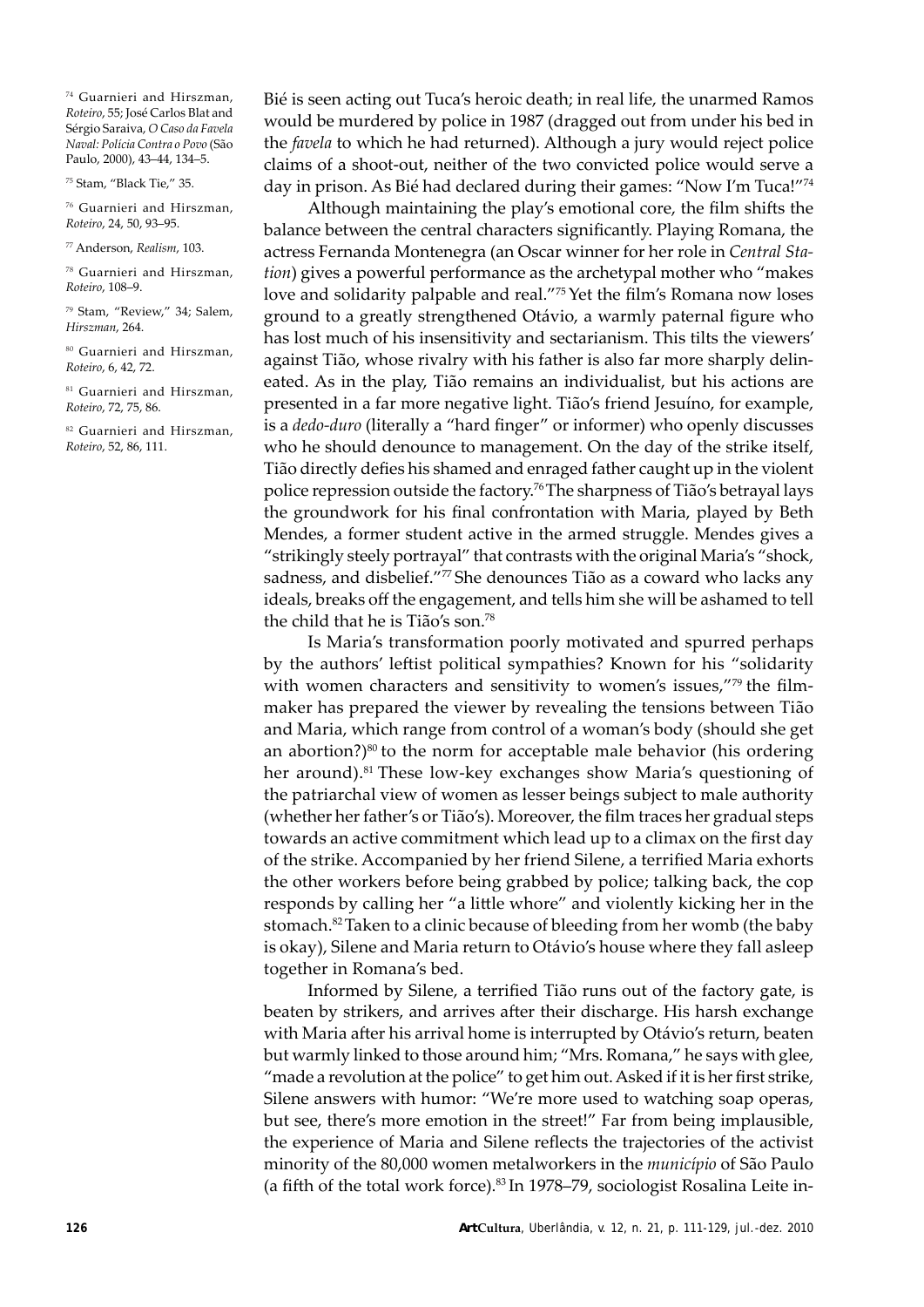terviewed twenty-two female activists and showed how women, once they broke through the barriers of fear and gender roles, became "extremely combative and enter[ed] into the fight with passion, with an immediate involvement even greater than that of men."84 Such an engagement was most likely to occur during mass strikes, which confirms the generalization that "the greater the extent, depth, and intensity of working-class mobilization, the greater the involvement and visibility of working-class women, housewives as well as women workers."85

Although conceived as a political intervention, the 1958 *Black-Tie* was least satisfactory as a reflection upon the politics of the workers' movement. Reflecting the author's distance from the working-class *povo*, the play's sophistication coexisted with an abstract vision of labor mobilization as flowing naturally from a working-class essence expressed through Otávio. Viewed in this timeless fashion, the act of striking was inherently good, necessary, and appropriate across the board. The 1981 film, by contrast, was infinitely more sophisticated in its exposition of the political, strategic, and tactical challenges facing the contemporary working-class Left and the labor movement. The result was a far more profoundly political film in which the working class, as Hirszman insisted, was not treated as "something static and dead," but approached through "its contradictions, [and] the complexity of a time during which it [was] recovering its historical will and consciousness."86

The film *Black-Tie*, as Guarnieri's noted, directly addressed the heated debates flowing from "the different [political] positions within the workers' movement itself" in the late 1970s.<sup>87</sup>On one side was the old labor Left represented by the PCB and its union allies whose perspective was expressed in the pragmatic moderation of the film's chastened communist Otávio and his black friend and fellow militant Bráulio (played by Milton Gonçalves on both occasions). The other more radical camp consisted of the new leftist party that had been founded in 1979 by Lula, the union leader who led the ABC metalworkers strikes, with the support of the Catholic Liberation Theology activists and other non-PCB leftists.<sup>88</sup> This viewpoint was expressed through the figure of the impatient young labor militant Sartini, so eager to strike back at the oppressors that he fails to gauge the balance of power or the degree of worker organization that will determine a strike's success. The split within the activist core of the working class could even be familial (Lula's brother Frei Chico was in the PCB), with each side finding its non-working-class counterparts among both the older and newer generation of radical intellectuals. Even the film's cast reflected this leftist political pluralism. Director Hirszman was with the "reformist" PCB while two of the actresses were founders of the PT: the youthful Beth Mendes (later PT federal deputy) and Lélia Abramo, who had premiered the role of Romana in 1958 and who played Maria's sickly mother in the film.

In Abramo's memoirs, this one-time Trotskyist distant from the original Arena's PCB core noted but by no means endorsed the hostile reception that *Black-Tie* received from some younger *PTistas*. "The film provoked a certain polemic," this older PT intellectual observed, "in virtue of having altered its vision about a question of principle: the posture towards the strike." In Sartini's words, the PCBers had become soft, part of the defeatist "leave it be" crowd in terms of striking; Otávio and Bráulio replied by 83 Arnaldo Nogueira, *A Modernização Conservadora do Sindicalismo Brasileiro: A Ex periência do Sindicato dos Metalúrgicos de São Paulo* (São Paulo, 1997), 54, 58, 61, 63, 69.

84 Rosalina de Santa Cruz Leite, *A Operária Metalúrgica: Estudo Sobre as Condições de Vida e Trabalho de Operárias Metalúrgicas na Cidade de São Paulo* (São Paulo, 1982), 130, 132,

<sup>85</sup> French and Cluff. "Women and Mobilization," 177.

86 Hirszman, "Popular Emotions," 23.

87 Salem, *Hirszman*, 256–57. For a balanced examination of this fight for political and union hegemony on the Left, see the excellent article by Marco Aurélio Santana, "Política e História em Disputa: O 'Novo Sindicalismo'e a Idéia da Ruptura com o Passado," in *O Novo Sindicalismo Vinte Anos Depois*, ed. Iram Jácome Rodrigues (Petrópolis, 1999), 133–161.

88 The active participation in labor struggles by Catholic priests and the church was acknowledged in the film: Guarnieri and Hirszman, *Roteiro*, 21–2.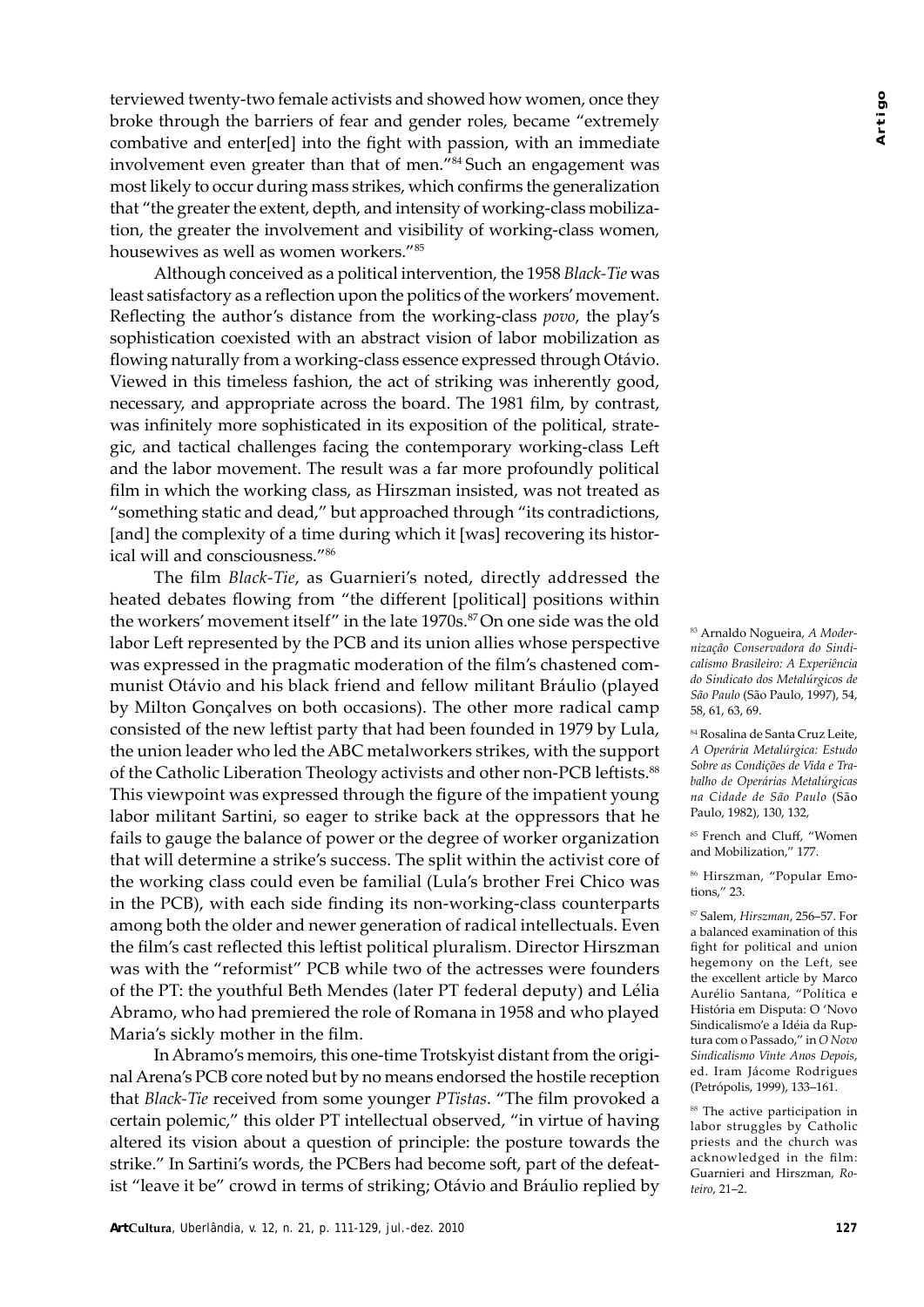89 Guarnieri and Hirszman, *Roteiro*, 39–40, 78, 83–85.

90 Hirszman, "Popular Emotion," 21; Guarnieri and Hirszman, *Roteiro*, 39–41, 83–84.

91 Abramo, *Vida*, 234.

92 Stam, "Black-Tie," 34; Guarnieri and Hirszman, *Roteiro*, 118.

93 Stam, "Black Tie," 34, Nogueira, *Modernização*, 31.

94 Salem, *Hirszman*, 268.

emphasizing that one strikes only when the time is right and the workers united and that one must avoid precipitate action that could lead to defeat.<sup>89</sup> In truth, as even Hirszman recognized, the "naive voluntarism" of Sartini and of the PT itself was far closer to the unconditional dare-all radicalism of the original Otávio than it was to the film's older Otávio. Now "more union activist than party militant," past defeats had led Otávio to conclude that it is better to err on the side of caution (although he courageously embraces the strike in the film, even though he knows it is doomed to defeat).<sup>90</sup> Knowing those of both political camps, Abramo ended with the noncommittal but respectful observation that "perhaps the twenty three years that had passed had altered the director and author's way of look[ing] at this question. But it turned out a pretty film" nonetheless, she insisted, as indeed it was.<sup>91</sup>

Written before the harshest moments of fratricidal leftist conflict in the early 1980s, the making of *Black-Tie* was still an opposition project that reflected the hard-earned unity on the Left achieved during the military regime. It is true, as film scholar Robert Stam noted, that the film could be criticized for failing to "accurately represent the current political situation," at least in terms of the shooting of Bráulio on the picket line. ("Get the black [*criolou* or creole]," says the undercover cop.)92 The assassination was drawn from the most dramatic moment in the 1979 general strike of São Paulo's metalworkers, when the black rank-and-file activist Santo Dias was killed while picketing the Sylvânia factory. Consciously intended as a tribute, PTistas disagreed with the political dishonesty involved with attributing nonmilitant PCB politics to Dias, an anti-PCB militant who had run as vice-president on the opposition slate in the 1978 union elections. By the film's release three years later, this stuck in their throats because the PCB, after the defeat of the 1979 strike depicted in the film, made a deal and entered into an alliance with the accommodated union leadership that they, too, had formerly opposed. Indeed, the logic of the film's script precisely reflects this trend towards a breaking apart of a common leftist union opposition. At the same time, as Stam himself recognizes, Hirszman stated his position and that of his party openly, with a slant, but still in a nonsectarian fashion. "Although the logic of the narrative clearly favors the moderate leftists who reject the adventurism of Sartini, the film also treats political adversaries with a certain generosity."93

Whether the victim was the film's Bráulio or the real life Santo Dias, the police assassination of an important labor leader during São Paulo's bitterly repressed 1979 metalworkers strike became an important rallying cry for the dem ocratic opposition to the military regime. The film would end with a dramatic street march of thousands accompanying Bráulio's burial. Not in the script, the scene was intended as Hirszman's tribute to the popular movement, and the crowd filmed included church activists, communists, noncommunists, and even a number of actors who had participated in the original Teatro Arena.<sup>94</sup> It was a film tribute to both past and present, with an eye on the future, and it united workers and nonworkers in a common fight that spoke to the concrete interests of each group. It fulfilled on film the dream of the actor, playwright, and organizer Vianinha who had proposed, recalled CPC participant Viva Viana, "a political alliance in which the artist of the middle class and the *povo* recognized each other as affected by the same set of contradictions and came together to